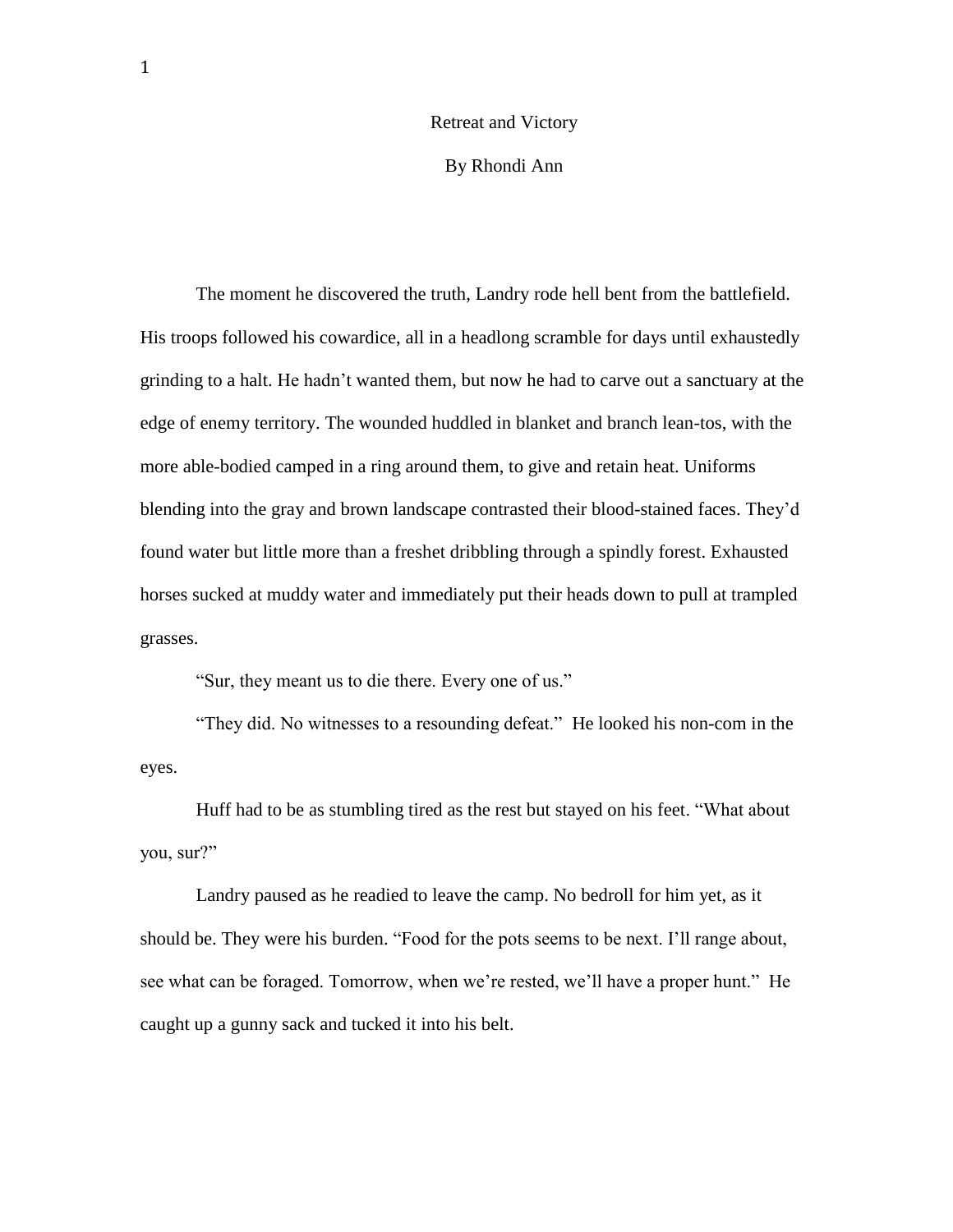"Stay eyes facing outward, your backs to our own, and bows and spears at hand.

Keep the axes and daggers for close work if necessary. Set a watch. And build up a fire."

"Soup seems most likely then. I'll be ready."

"I agree, Sergeant. I'll be back before dusk."

They both glanced at the sky. Little time to salvage what he could from the

wilderness as winter closing in brought shorter days and fewer harvests to gather.

"This is no land for us, sergeant. I won't be long."

His memory echoed uneasily. A vile thing brushed up against his thoughts. *I taste you. I will find you.*

That thing, that repulsive being, had slurped up every death it touched in battle. Landry prayed he'd left it behind. Like a fat, glistening slug ready to burst, it had preened over its victory and remained insatiable. He'd run hard and fast enough to bring them all away. It would be the only redemption for his actions if he had.

"Sur? A'right, sur?"

Landry shook it off. "Right enough, sergeant. Mind our lot, will you?" He had no wish to be about in the dark. The sergeant scratched his half-bald pate.

"Are you plannin' a re-group, sur? If you don't mind me asking."

He wiped the back of his hand across his brow and sketched a fingertip across as well to renew his personal ward as he did. "There's likely to be no one to rejoin. We are scattered from here to the ends of the country, if anyone else lived."

"What about the prophecy, sur?"

Landry sucked in a breath. "We did not go to war because of a be-damned prophecy. We came to steal harbors and land and riches, and slaughter another people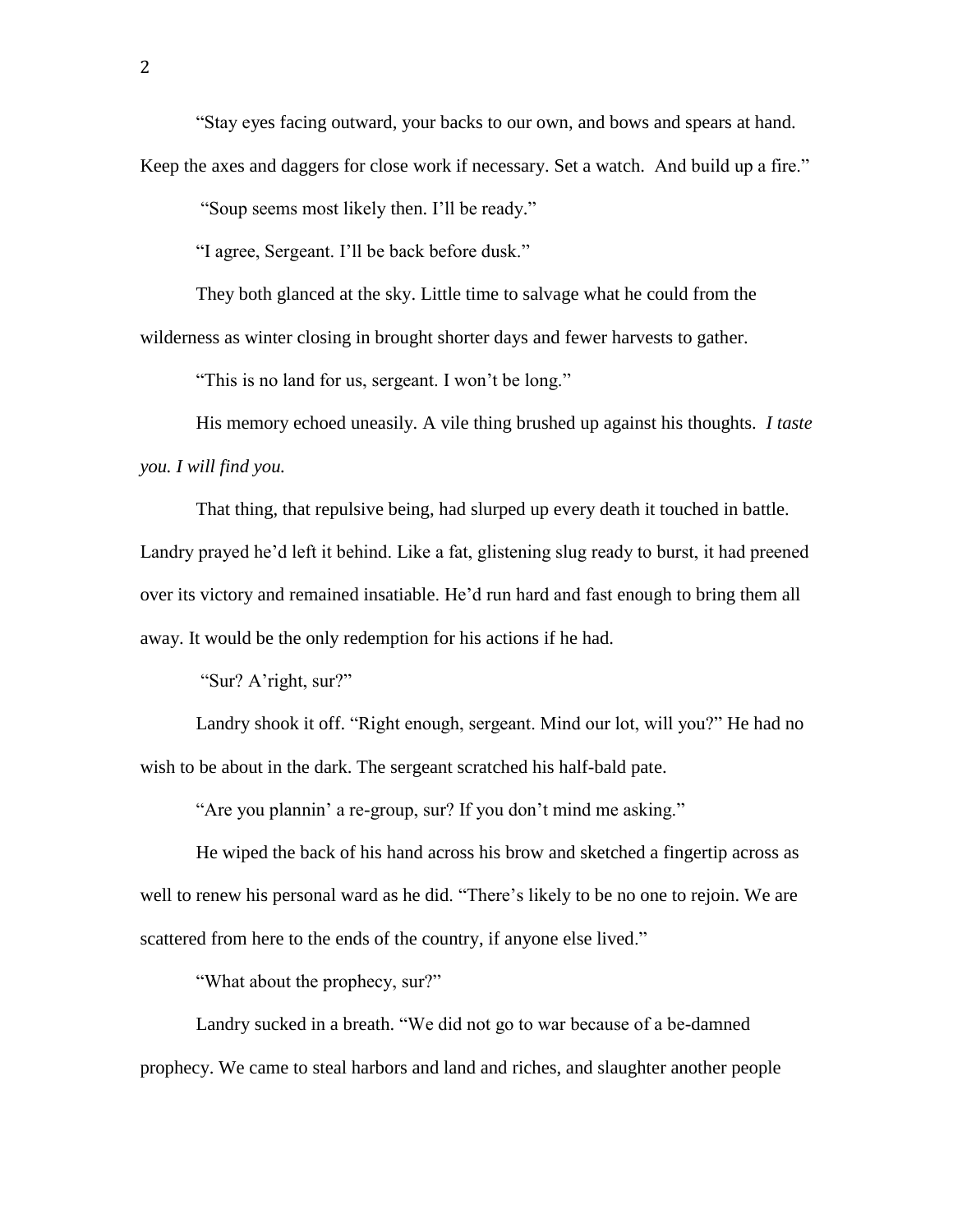who happen to be different from us. There is no prophecy that could defend those actions."

The sergeant crooked his head to one side. "It's a gud thing we lost, then, aye? But there's still a prophecy at hand, bout th' Lion and th' Griffon and we were to find 'em. Save the world, they said." He tugged at his belt. "Seems a need for that."

Landry waved the words aside. "Sergeant, we were squashed, well and proper. And now we're starving. I meant to remedy at least part of that. As for the rest, when they get another army together, our betters will take care of that."

Landry snugged his gloves tighter, caught up his horse's reins and set out on foot. His mount blew tiredly at him.

"I know, old boy. You'll get a bit of rest if I set a snare. I'll tie you off in a field while I hunt as quietly as I can." Landry saw then that he'd cast a shoe somewhere, no knowing where it lay between here and the battlefield and he wasn't about to head back to look for it. The hoof seemed relatively intact and the foot not sore, so he would leave it be. He rubbed his palm over the beast's whiskery nose. Spot sauntered after him.

As a cavalry horse, Spot proved light on his feet despite his sturdy build, and as fearless as a horse could be trained to be. He'd kept Lan alive more than once and, as he moved across the wilderness behind his rider, stayed relatively quiet.

*I will slurp your flesh and suck on your bones*.

Lan shivered and cast about. Spot threw his head up, ears twitching and alert, and refused to take another step.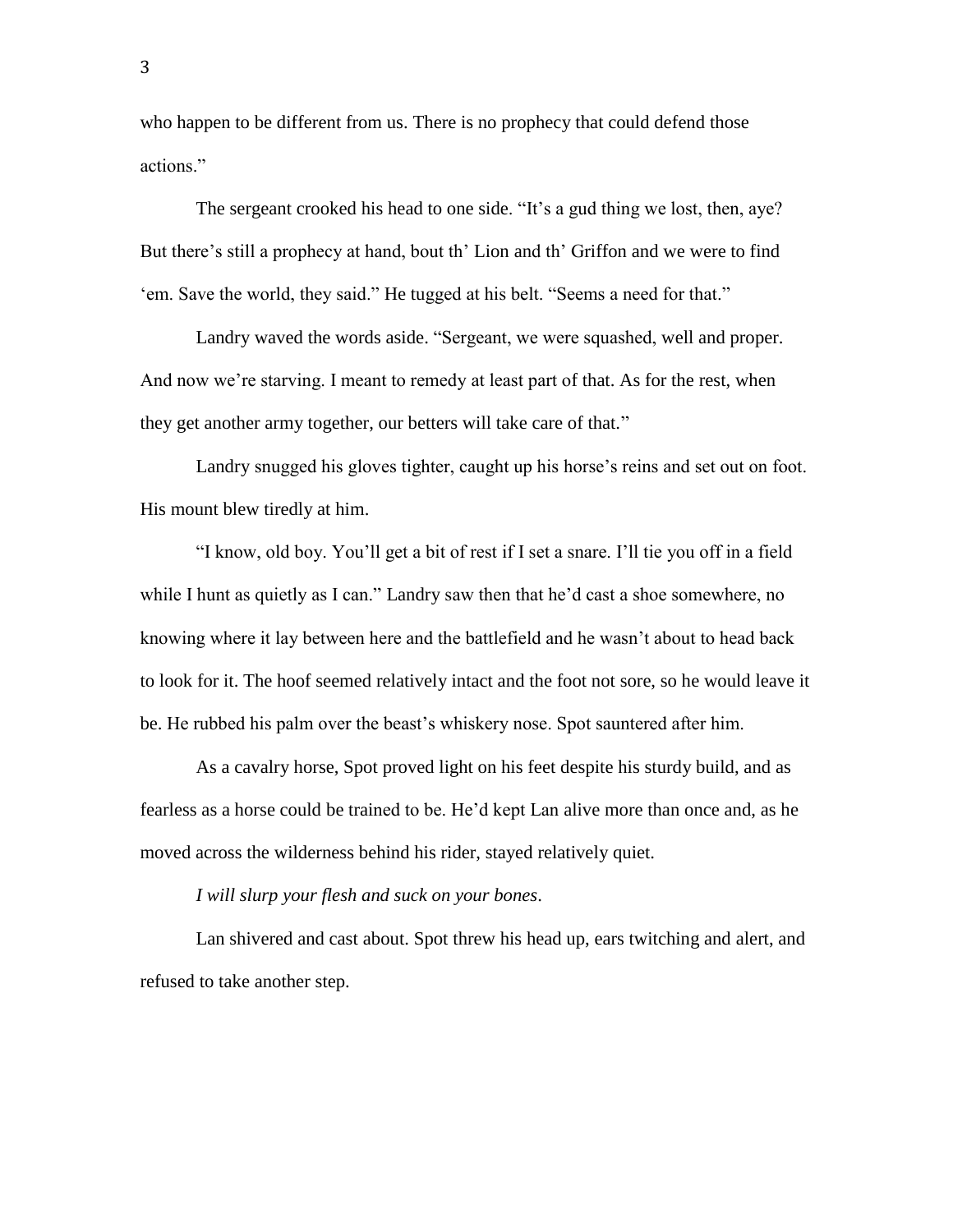They had traveled a good bit, the camp out of earshot and sight, and if he looked back over his shoulder, the fire's smoke sign trailed only a thin blue wisp above the forest canopy, hardly noticeable.

## *Am I ahead of you or behind you? Time will tell.*

The horse sensed a little of what Landry did. They'd drawn interest. He, and the soldiers with him, might be pursued by more than a voice, a bodiless haunt. He had to hustle them all out of range, and that meant stamina. Hope. He'd find a way to light their will to survive despite the defeat.

Food, first. He dropped the reins while he scouted. Something had been digging about the meadow and he followed, finding disturbed roots and tubers which he gathered up and stuffed into his sack. He wanted meat—his troops, particularly the wounded, needed meat. Even a soup or preferably a stew could be stretched and Sal, bless her barnacled old heart, could be persuaded to open her spice reserves for the good of the others.

If he had a heart, it pinched a bit. Sal might lose her foot. It looked bad, but he'd not wanted to cut away the boot to tend it, hoping that the swelling would go down enough to get the leather off. She'd need the boot if she kept the foot.

## *I will find you. And then I will inhale your soul and your power.*

Landry sighed. He had no cure for his fears. He thumped his forehead. Perhaps he only imagined his past catching up with him.

His horse whuffled behind him, ranging with him step by step, cropping as he came. He could feel the horse's heat wash over his back and found a certain comfort in it. He felt bone-weary and haunted, those shadowy thoughts overlying his own. He hadn't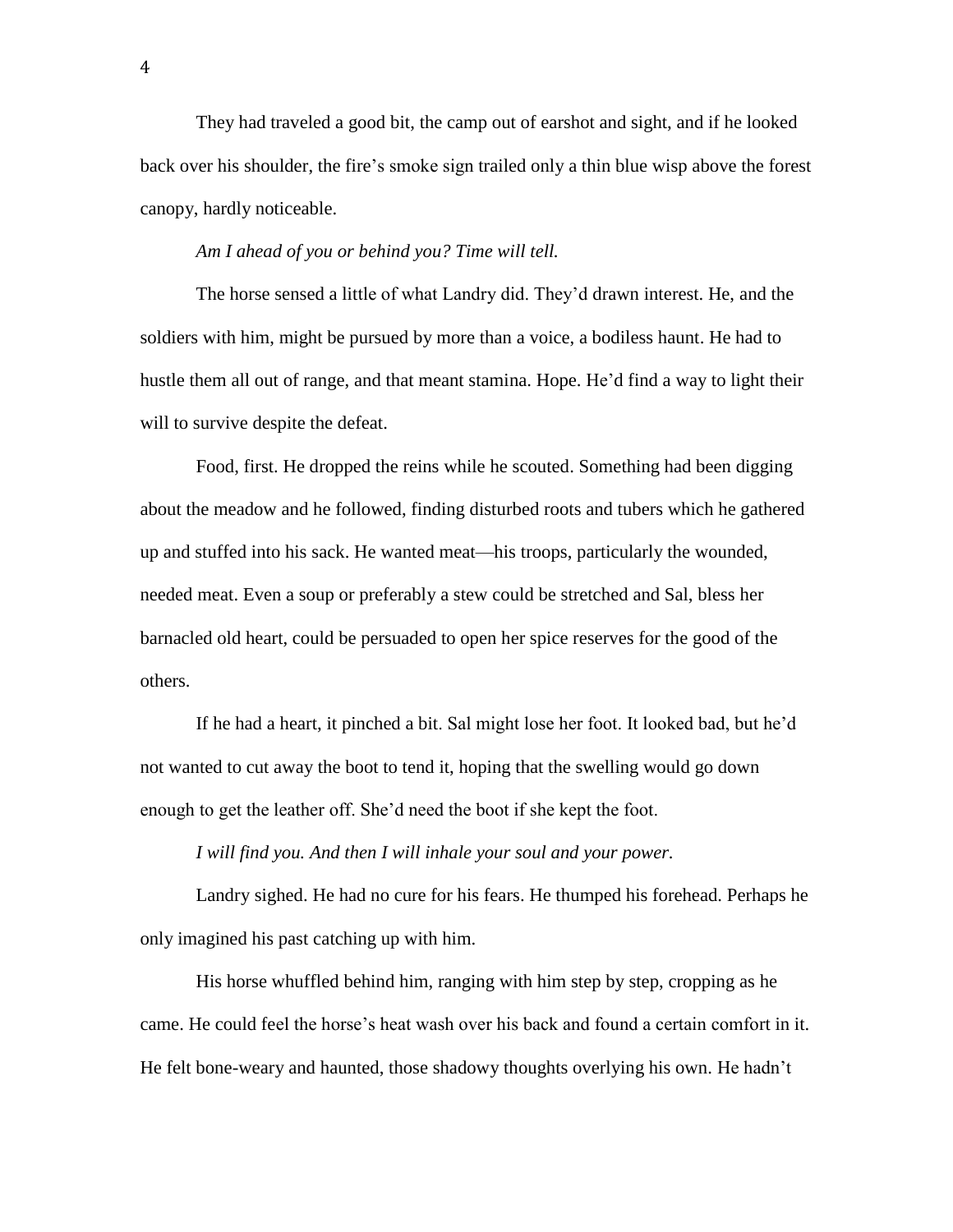been for the war, had fought the discussions of it tooth and nail and been demoted for his dissent. The troop here had no idea they fought under a demoted and disgraced grandmajor. He was a captain to them, and he'd operated as one the moment they'd been given under his authority.

His jaw hurt and he found himself with teeth clenched so tightly he could hear them grind. Landry put his hand out and flexed it while breathing deep. It did not do to mourn before he had to. Bad luck, in fact, country folk like the sergeant would tell him. He could tell them of what bad luck could truly be, but he had no desire to break them any more than the retreat already had.

On the air, light as a song, he heard a full-throated river and turned toward it, hoping for water fowl, perhaps, fish, or even frogs. The wash and gurgle drew him. They had camped by a freshet but this, this, was the river it fed, gray with cold and a finger or two of ice along its banks. Landry stretched his hand over the liquid and, even through the glove, he could sense its quality, sweet water, clean and good. This was where they needed to move camp. He smiled tightly at that, just before the tears came. They ran down his cheeks unbidden and he ducked his head in both surprise and shame.

They'd stayed with him, even in full retreat. All of them still a-horse and alive enough to realize that he had no intention of making them stand where it could not hold or advance the front, of making them fight to the last soldier for no good reason. They deserved better and had thrown their lot in with his. Landry dipped a hand up and wiped his face and tears away.

He dampened his power quickly. He had not believed any of the spies bringing back early word to the war council (the ones who were able to send back or return) about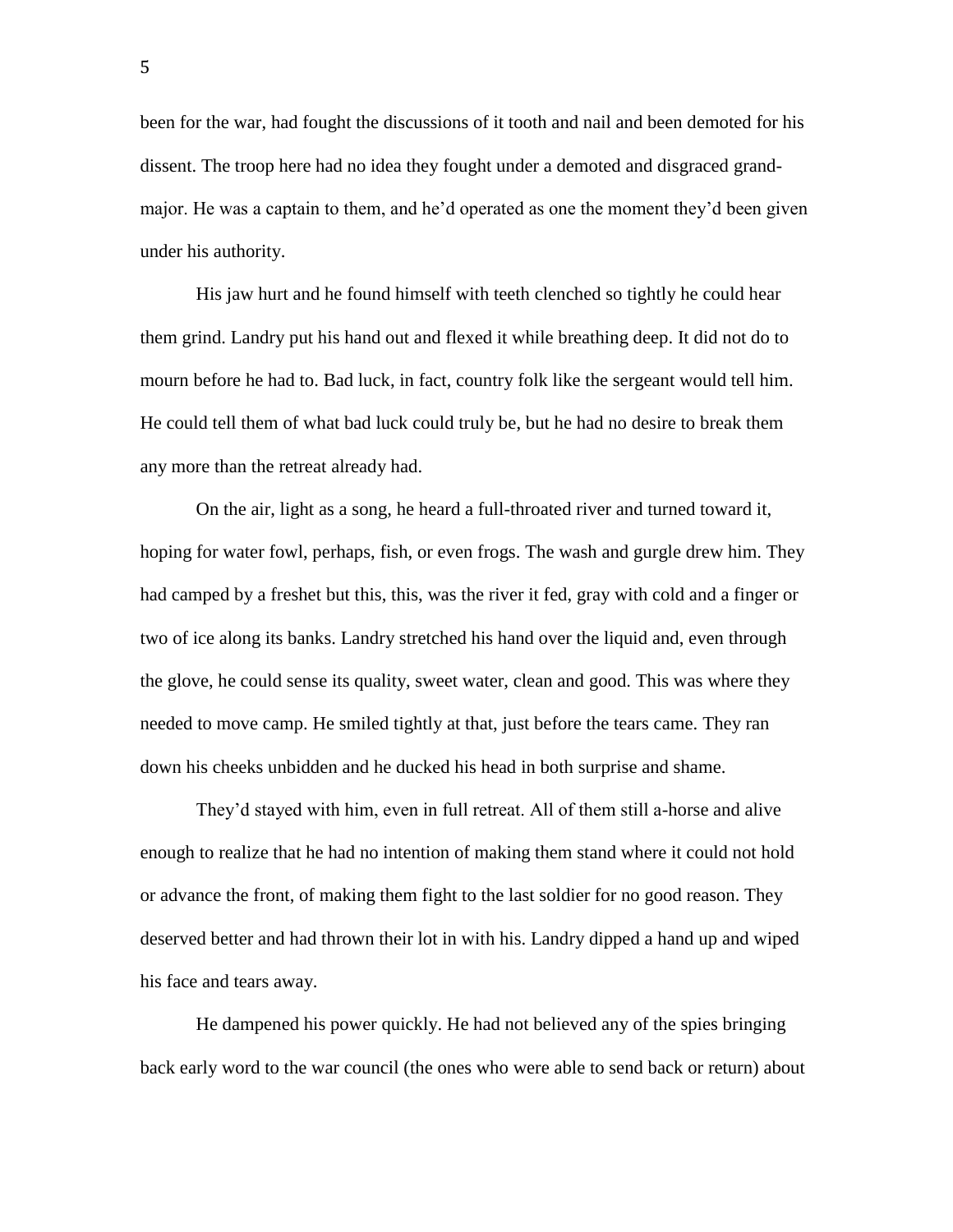a rising sorcerer. Such a magic worker consumed lesser souls as power was most easily gotten by absorbing the weak, a despicable practice. Or, it could be had by years of wisdom and study. He had not chosen either with no ambition eating away at him, content to be what he was. Still, Landry had not been able to place credence in the reports. Wanton wildfires were the result of careless poachers or lightning strikes, and in a few cases, those lunatics who delighted in flame. They were not a "campaign of sorcerous endeavor". Mysterious poisonings were as often as not the result of bad meat and even worse cooking preparations. Counterfeit coinage was the endgame of thieves and scoundrels. The abduction of a royal remained most often an inside job for ransom or a leg up on the ascendency. He could go on about the fallacies, and had, before his abrupt dismissal and demotion.

The spies had no real idea for what they searched. He could have told them. Storms that walked backward. Ill-gotten creatures that rose from swamps and marshes. Restless dead that would not stay in their graves unless burned. Sweet water that suddenly became undrinkable. Those were the signs he could read.

Yes, Eskariel had its share of bad fortune. All the more reason to stay clear of the kingdom. But heads other than his prevailed, especially upon news of a plague tearing the countryside apart. It would be weakened. Ripe for the taking, Eskariel a plum too rich to be ignored.

Politics and raider economics drove their war machinery. And now he had proof he had never wanted. A wing of swift water splashed lightly on him, washing away his thoughts and sensibilities.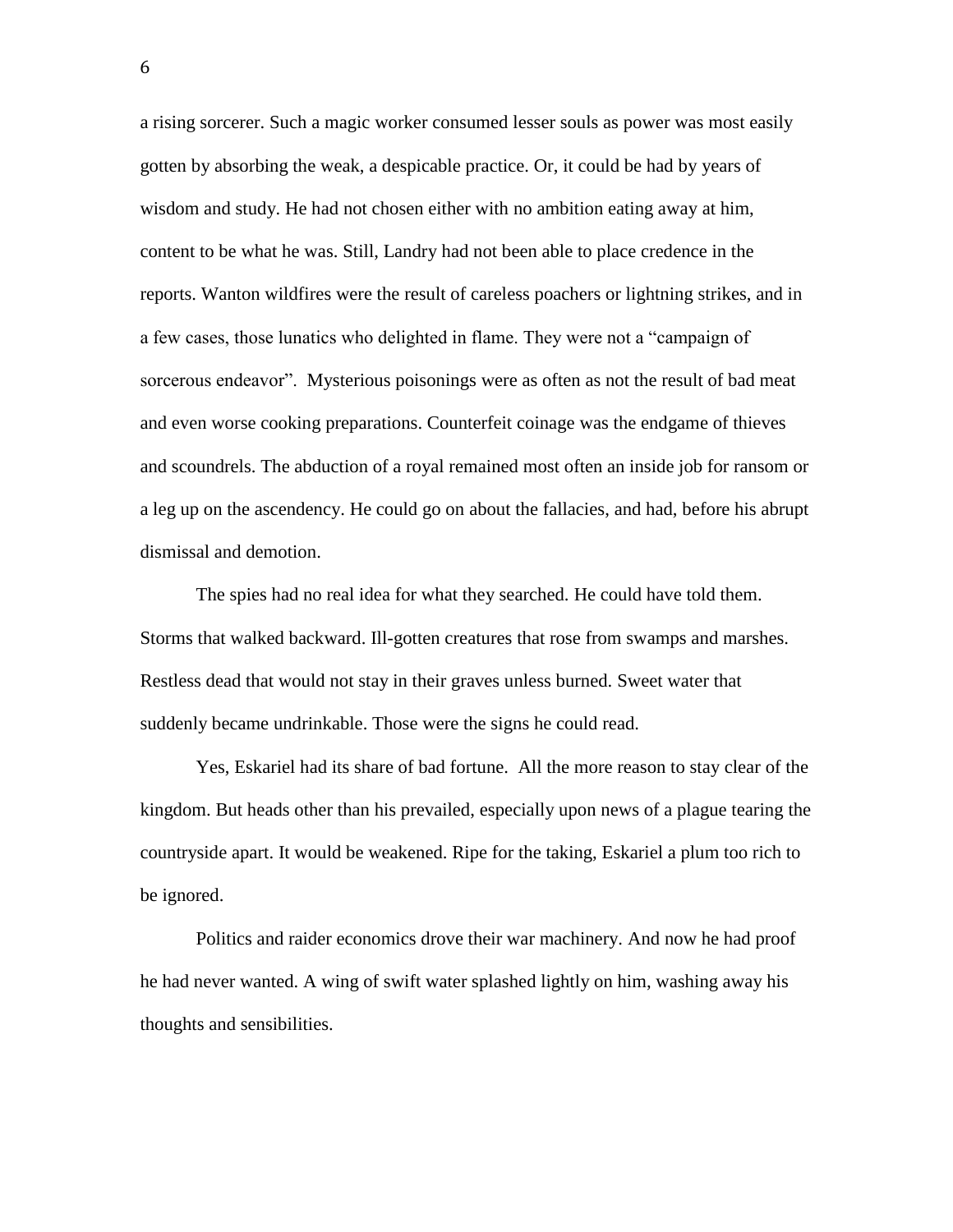Landry straightened on the riverbank and that's when he caught sight of it: two bodies locked in mortal combat and both as still as death.

The feather body lay on top, a bird of prey with wings still outstretched and talons sunk into its rival, but its competitor wore thick fur. He approached cautiously and regretted what he saw. A fine looking raptor of copper, crimson and cobalt blue feathers and a scrappy russet colored tomcat born to ground beneath him, claws hooked into one another, beak and jaws stretched wide for biting, both succumbing to this battle. Meat for the pot, undoubtedly, but two warriors he would rather not have taken for food. The bird, twice the size of the cat, had taken him down, one talon still caught at the edge of the cat's eye, blood dried there. The tom had his teeth sunk into the raptor's throat, with crimson drops and feathers decorating his jaw in a fierce encounter. No lesser warriors than his own troopers these two, but meat was meat. He reached down to separate them so he could fold their bodies into his gunny sack when the cat blinked.

Green eyes tempered with gray, the one pinned open by the bird's claw, stared at him. He touched the beast and found it still somewhat warm; for all that it lay on the cool ground, unable to free itself from the hold and weight of its rival. "Now there," Landry said softly. "Let's see how bad it is."

He moved to gather up the bird, folding the wings carefully and then that beast struggled in his hands a bit, and he found himself with two fighters still alive. The great predator piped at him, startling Landry who had thought of stripping his gloves off to tend to the cat and decided he was better off against that beak and those talons to keep them on.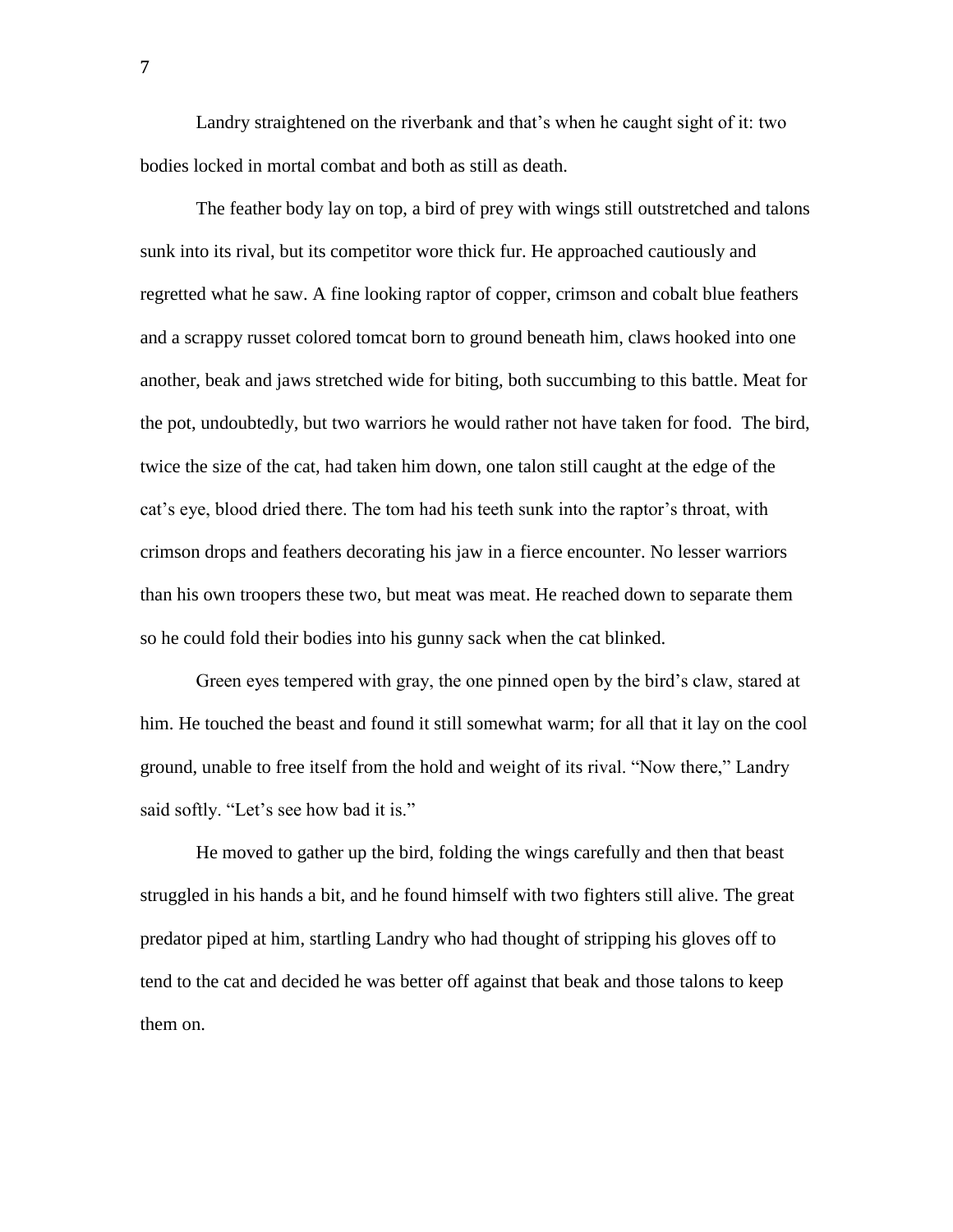He murmured to both of them as he untangled them, soft words to keep them still and quiet, cursing himself silently for not just wringing their necks and taking them back for dinner but he couldn't do it. They had struggled just as hard to survive as any of his soldiers. Now, if he could not keep them alive, that would be another matter. But as he unwound them, he found that fang and claw had only penetrated superficially, and the worse wound on either of them was the tomcat's one eye, and he hoped that was only the edge, the lid. A good cleaning and a bit of honey might handle that. It was sheer fatigue that had brought the fight to a halt. Over what…eating each other? He could not tell. Winter made desperate foes as well as allies.

Landry stood, finally, and shrugged off his jacket to hood the bird which instantly ceased to struggle, even when he put it back on the ground, wrapped in the garment. The tomcat had more grit and hissed at him until Landry finally stripped off one glove and laid bare skin on it.

Then the russet and cream furred beast turned to look at him, squinting with the one eye half-closed, as if evaluating him.

"Aye, you've the right of it. I have a bit of power," Landry admitted.

The cat squirmed out of his hold anyway but stayed by his feet before letting out a harsh meow and trotting off. He looked after it. The tom stopped with a swish of his tail.

"Want me to follow, do you?"

The tail swiped the air again. Landry shrugged a shoulder and stepped off after.

About thirty good strides away, he could see where the fight had started. A wild boar, a young one, lay in the bracken. It had been attacked by both bird and feline it seemed, and a fine kill it had been. Then, the pair must have turned on each other. Or,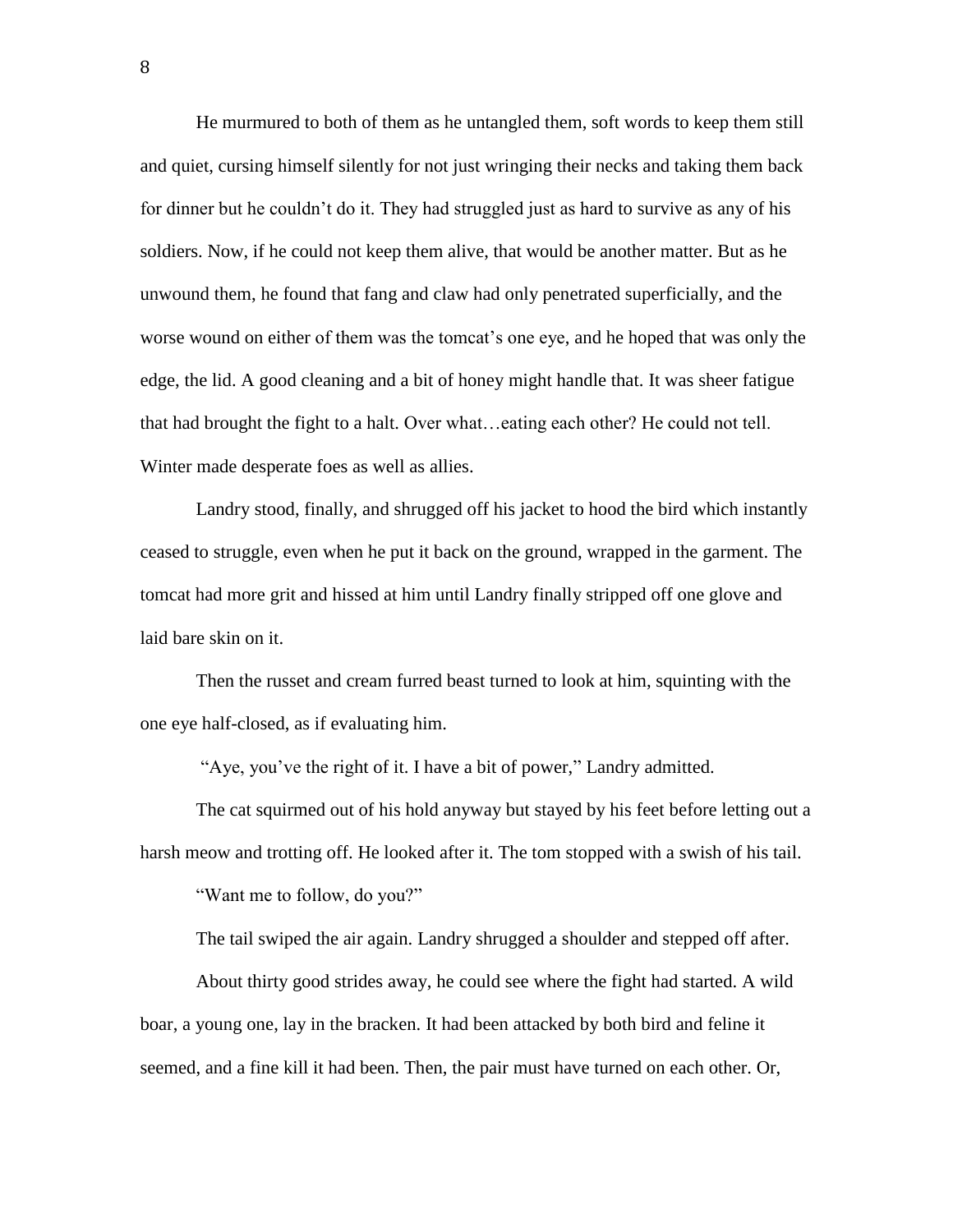more likely, the cat had gone for the throat of the boar at the battle's end and the bird had dived in, thinking both good prey.

Landry smiled. At least he could spare either victor from the cooking pot, for this boar would fill troop bellies for days. The russet cat jumped atop it and glared at him.

"Fair enough. I'll throw you a haunch. That do you?" He looked at the squinteyed tom, with his crumpled ears and scarred flanks, a tough old guy if Landry was any judge, and took out his knife. The haunch, when separated, proved more than the tom could drag and Landry got the look again.

"Fine, fine. Which way?"

The cat trotted off. He found rocks across the river, getting his paws little more than dampened, and Landry enjoyed the same steps. Into the edge of a darkening forest they went until a great, hollow log crossed the path. The cat me-rowed again and, from under the log, out pranced another miniature version of himself, complete with white paws and long, white tufted ears, then scampered a black shadow, and a neat little calico. Behind them came their soft-coated brown-striped mother. Landry tossed the haunch to them.

"You fought for better reasons than I," he told the tom. "Now I've my own to tend." He turned on heel.

The curious copy followed him a bit, stopped to confer with his father, whisker to whisker, and then scampered up to Landry. Before he could react, the kit had scaled his trouser leg with sharp little needled claws and perched on his shoulder, purring loudly in his ear. The rest of the family turned away dragging the meat with them. "Wait here," Landry sputtered. "You've forgotten one."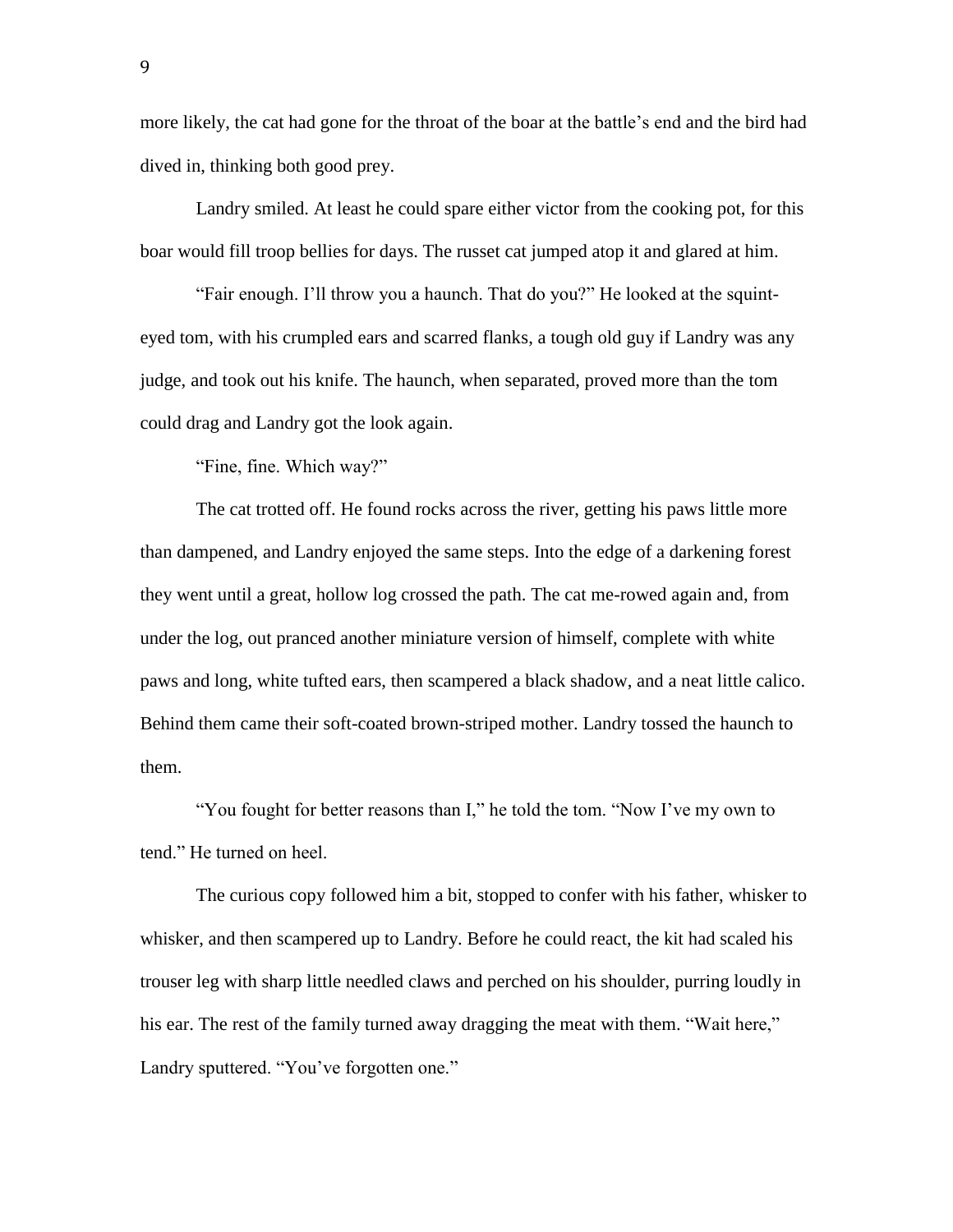The squinty-eyed tom halted, sat on his butt, and wrapped his bushy tail about. He groomed a paw for a moment before sending a merp up to his kit.

The kitten on Landry's shoulder answered back, just as mildly, but less of a questioning note. The kit tapped his ear.

"Asked and answered," Landry said. He added, "I'm still not taking you with me." Landry reached up and caught the creature, purring and all, and set him firmly on the ground. He turned on heel and made great strides as the trees threw long shadows and he was suddenly eager to get back to camp before dark.

He didn't know the kitten galloped behind him until they hit the river and the little guy missed the second stone step. Swept into the cold water and fast current, the kitten spun away with a terrible cry. Landry jumped after him, water swallowing him up over his knees. Only the cream and russet head stayed above water as he pawed futilely to stay afloat. He dove after the animal, reached out and snagged him up. The soggy kitten burrowed into his chest, little heart thumping like a quick-march drumbeat.

Landry looked back at the forest and then ahead at the open meadow. Long shadows speared both. "I'll take you back tomorrow." He stuffed the wet thing inside his shirt and spent his time hauling the carcass back to the bird, still quiescent in his jacket, catching it up, and whistling for Spot.

Jaws dropped when he rode into camp, little light left to expose his passengers and catch, but enough. The kitten shoved his head out, his whiskers flared.

"Well, captain," the sergeant managed. "How many pots?"

"One big one will do for tonight, I think. We'll journey wrap the rest after a roast. Sal awake?"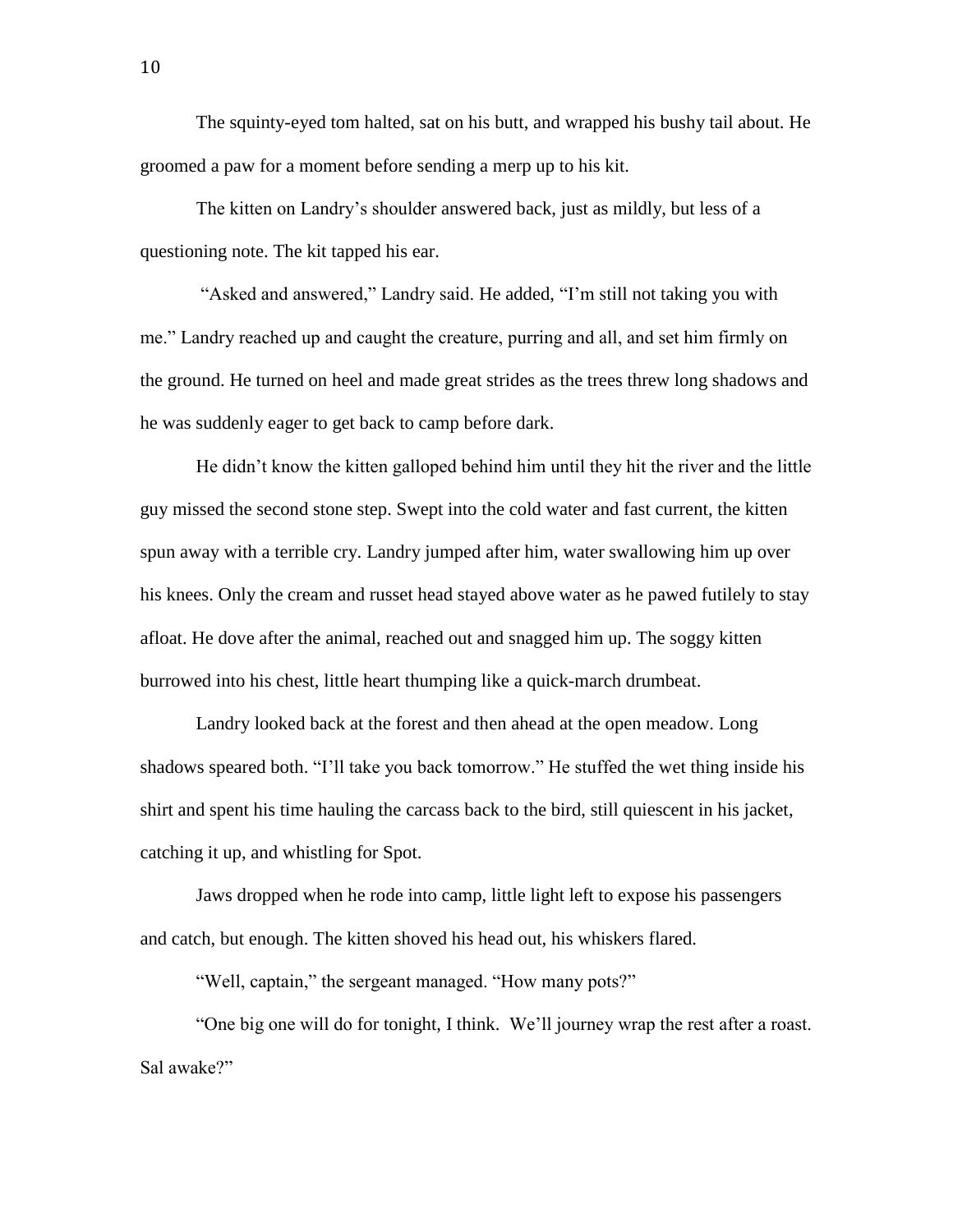"Aye, and we got her boot off. The foot looks bad enough but we think she'll heal. If we can keep her blood from fevering."

"Get some pepper and salt from her if you can, and let's get this boar butchered, for spit cooking, and in the soup pot. I see Darnett's built a nice fire ring."

Huff quirked a brow. "And the—ah—kit? And whatever is in your jacket?"

"There's roots in the gunny sack to add to the soup pot and as for these two, one owes me a rescue debt…come to think of it—" Landry hauled out the still damp russet body. "Both do. And I intend to collect."

The kit brushed a paw, claws velveted, across his nose. The sergeant choked a laugh back and began to bark orders about the campsite. "Look alive, boots! We need spits for a wild pig roast!"

Landry found a stout piece of log and loaded the bird onto it, stripping the jacket away. It fluffed up proudly and eyed him, beak clacking. A warning but not an attack. "I see you," Landry told him. He still had one glove on and one off, so he removed the second and tucked it away with the first. No sense losing another pair of gloves. He'd had his field duffel sliced away from his saddle days ago, and no spares. He stroked the bird with one hand while distracting it with the other. It seemed, other than terribly thin, in relatively good shape. It held no sign that it had ever been handled but it also held no fear of him, so it might have been once, when quite young. Perhaps it had been flown and never returned to its handler, trading security for freedom. He got some bloody strips of meat as the boar went through butchering and carried them back to feed.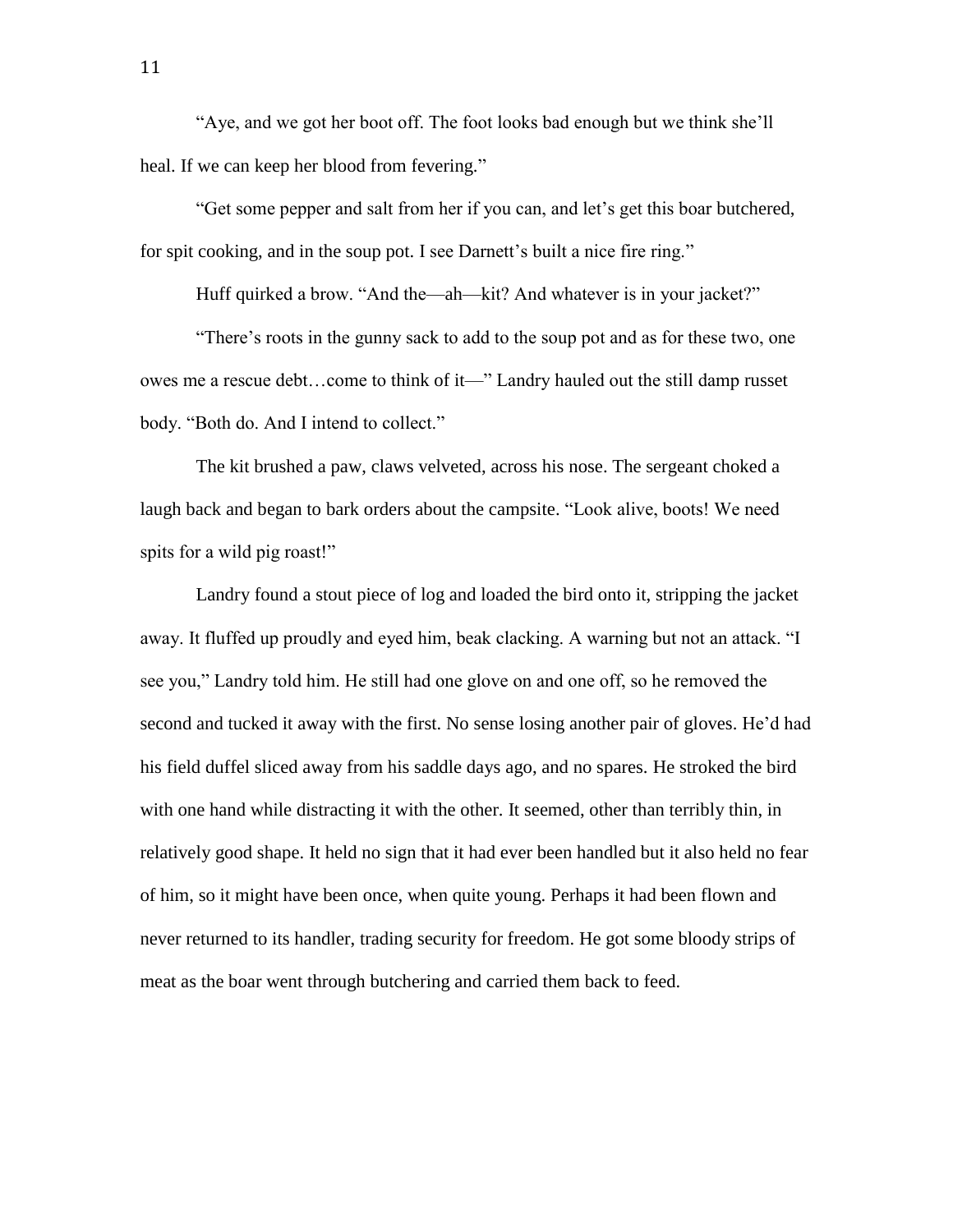He noted, as he tended the bird, that the voice in his head had gone quiet. A figment of his imagination, no doubt, fueled by his own cowardice. But he could be brave enough here and now, taking care of his own.

The raptor took the strips quickly but daintily from his fingertips, turning one amber eye and then another upon him. The russet kitten sat down next to him, watching, and caught up scraps that both Landry and the bird let fall.

Landry had never seen a raptor as large and handsome as this fellow. Perhaps a female, actually, because of the size but not necessarily from the coloration of the feathers. He ran a hand down its breast. "You should be free," he murmured to it.

The bird bent its head down to stroke its beak over his hand. As it touched him and raised its head, Landry's head dizzied and for the barest of moments, he looked at himself, although a bit oddly, the focus not quite right. Gray streaked his hair at his temples, the dark brown growth otherwise a bit rumpled from wind and his own habit of running his hand through it, his eyes shadowed and bruised by fatigue, a dark purple mark across his jawline where a saber haft had bashed him but he'd stayed a-horse, and his cream shirt disheveled with great damp spots upon it. He had never looked less like a grand-major. Even so, that title was certainly not the one his family thought he'd earn when they sent him off to join the service. They'd hoped he'd get training to make his talents bloom, but he'd chosen to hide them instead, a battle sorcerer being an abomination as he saw it, no matter in what army. Nonetheless, a blue aura surrounded him, like a crown, shocking him to see it.

And then he was himself again, the bird nibbling at his fingers seeking more bloody shreds, and he told himself he'd imagined it. He fed it slowly, unwilling to give it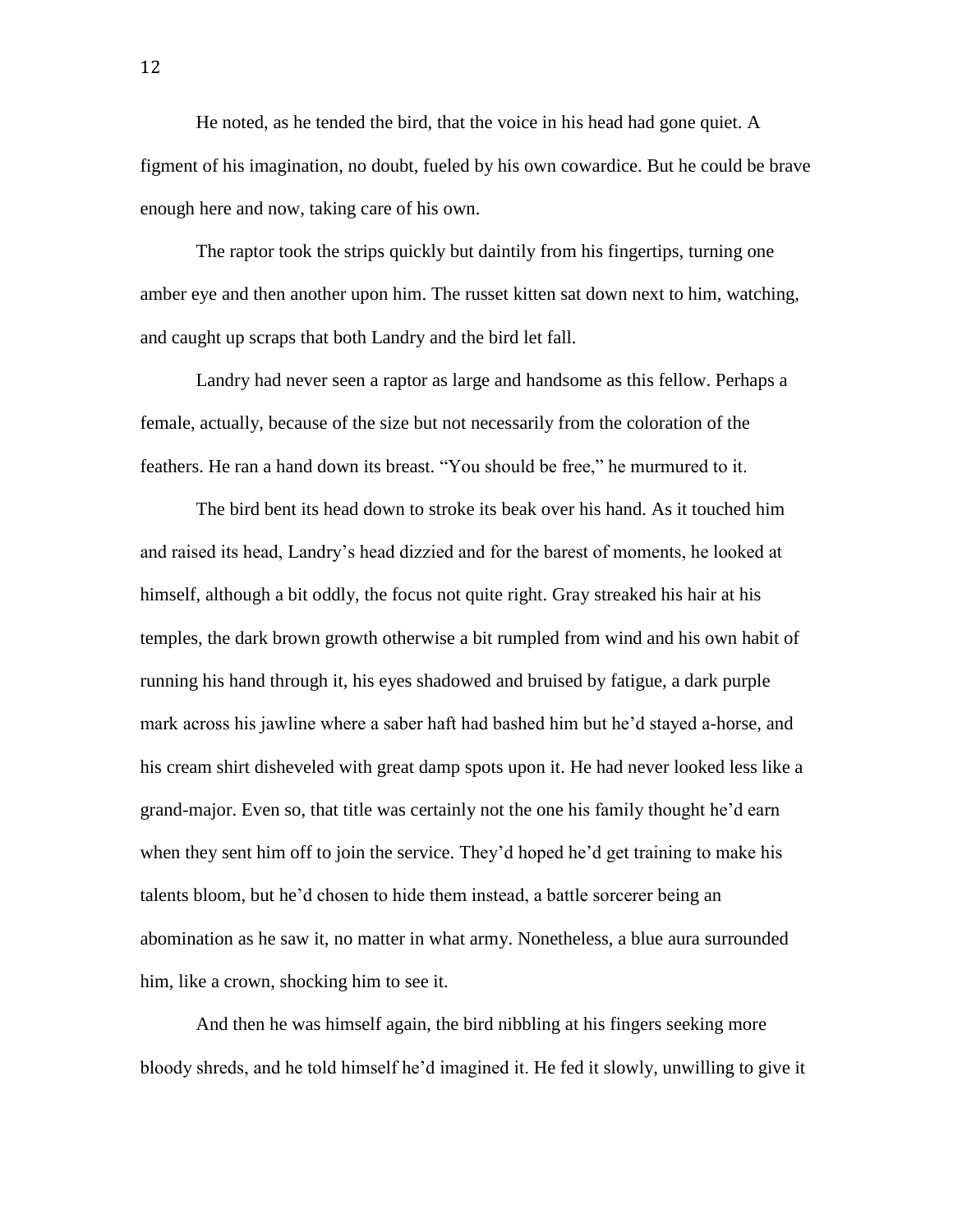more than it should have, hungry though it had been. He knew it unwise to overfeed it until it gained strength, and with that practical knowledge came another realization: they had bonded. He had not willed it, but there it was, nonetheless, a string between them. One where, if he wished, he could let the creature fly and share its vision.

He watched the bird gobble down another piece. "Where were you when we needed to know how the enemy advanced, eh?"

Elsewhere. Winging free. Even if it could answer him, it had no language for past time and regret.

The kitten hauled itself onto his thigh and nuzzled its way into a comfortable spot, before closing its own smoky-jade eyes and drifting into sleep. "And you," Landry told it, poking a fingertip into its ribs, "Definitely go back tomorrow." He moved it to the ground and returned to his soldiers as he tugged his jacket back into place. More than a few beckoned him toward Sal's bedroll, and she sat up on an elbow, and gave him a halfsmile as he folded his legs to sit next to her.

She patted his knee. "Got us out of there, you did."

"I ran. The rest of you just followed me."

"You ordered a retreat. We all saw the signal." Sal's dark eyes glittered a bit, as if daring him to nay-say her. He thought it wise not to. "What plans have you now?"

"Find a port. Get us passage on a ship home."

"Made of money, are you?"

He ran his fingers along his jacket. "I've got enough gold buttons to finance us. We might have to sell the horses. I haven't thought that far ahead yet."

"That would be a sorry thing to do but understandable. How long have we got?"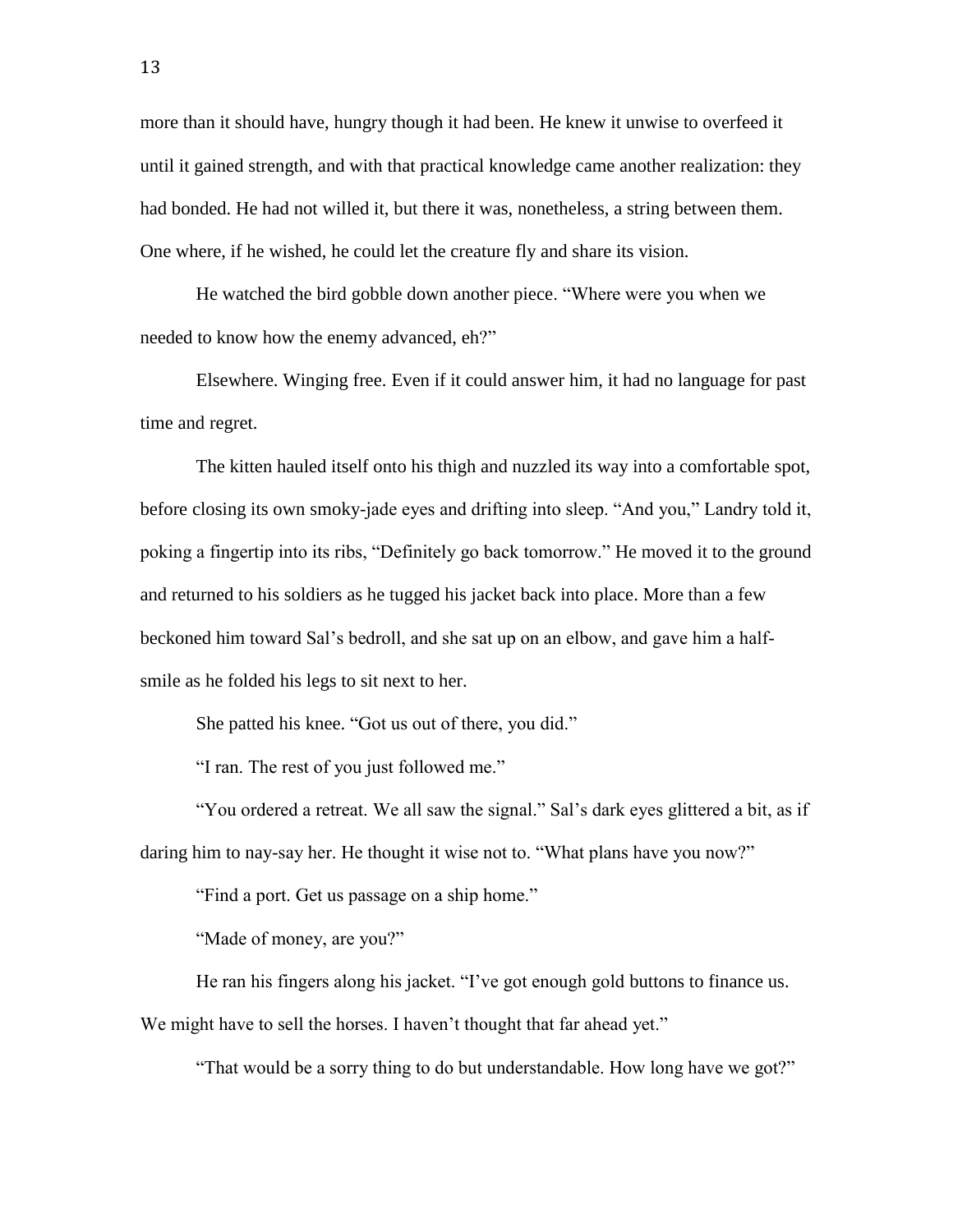"I can give you a day or two and then we have to move on. We should be able to get that boot back on without too much hurt."

She nodded. "I'll be riding one way or another then." She shifted and a small moan escaped her. He immediately put his hand out to help and she slapped it away gently.

"Enough of that, captain. None of us can turn soft."

He stood. "You're right at that." He put his hand down to touch her forehead, a kiss from his fingertips. She burned. "Good night, Sal. Darnett, get a jug of cool water over here, Sal needs it."

The smell of sickness, as well as dinner cooking, followed him.

His troops ate well. Sang a bit. Made plans.

Old Sal passed before the fire died down, and they buried her by the smoky halflight of torches, away from the camp and under a bush that would flower in the spring. Huff wept a bit and Darnett searched her saddlebags for her little pouches of herbs and a few words were said. More plans were thought of for the next day.

But tomorrow never came.

#

The kit, who'd burrowed into his blankets and under one arm as if it thought it still slept under a great, hollowed-out log, nudged him insistently with a well-whiskered and very wet nose. Landry pushed him aside with a grumble.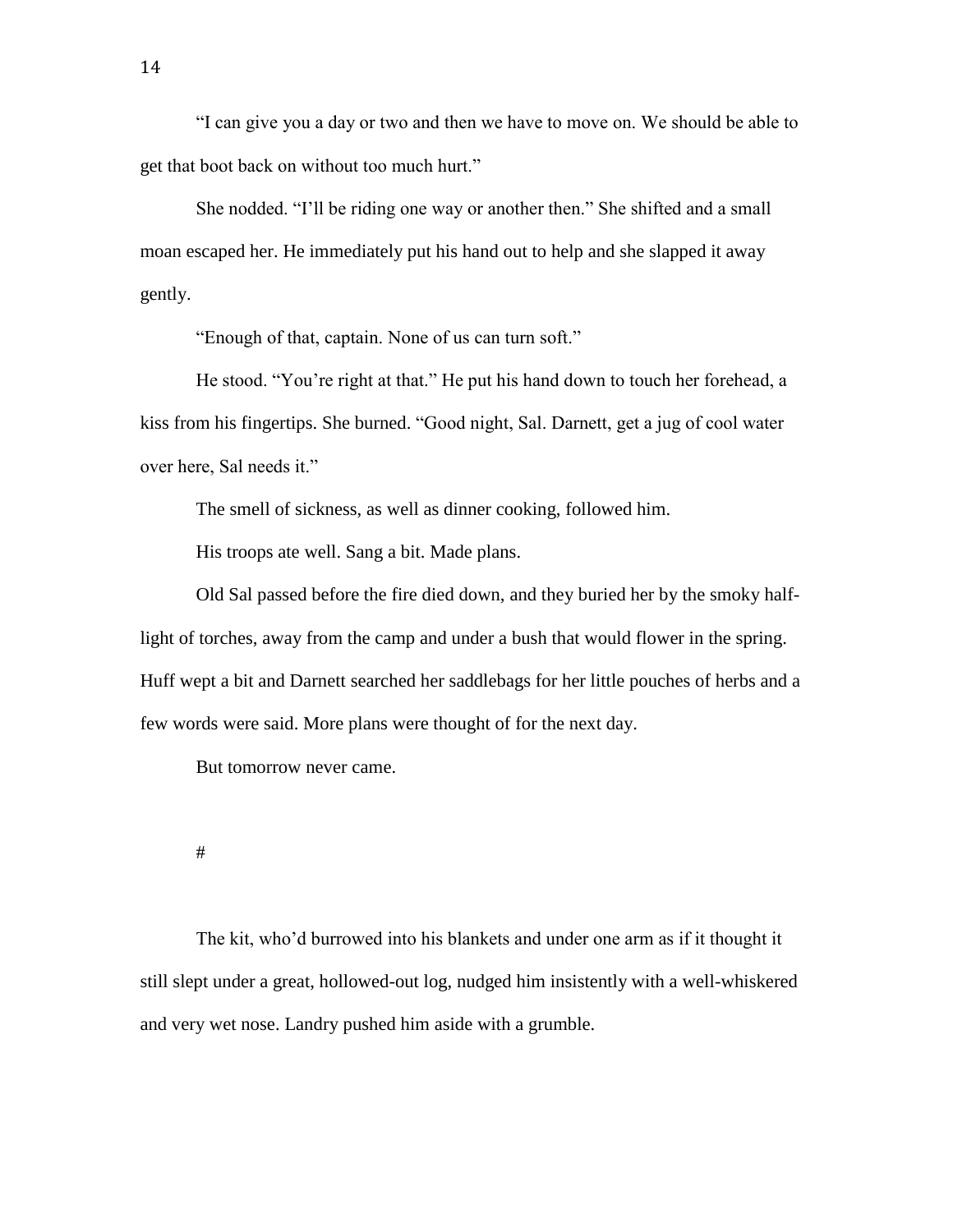The kitten pounced back. It made a little growling noise deep in its throat and Landry lifted his head to look at it. In stalking mode, on belly, with whiskers now flattened and ears back, it flipped a paw at him.

Landry reached out, got it by the scruff of the neck and tossed it a few feet away. It hissed faintly in protest and came bounding back, only for Landry to catch it up again, his own face furrowed in dislike as well. The kit wrapped his jaws about the knuckle of his hand, needle teeth poised to sink in, but they did not. He held on determinedly.

Landry opened his mouth to scold it, but a dragging noise caught his attention. He instantly looked up and about, his own bedroll on the outer circle, away from the fire ring, giving up comfort to the wounded. A scraping came again, something being hauled over the ground laboriously. Then, a shadow came between him and the glow of the coals still flickering in the fire's bed. A tall, man-sized shadow hobbled steadily towards his sleeping troopers.

Landry stumbled to his feet, grabbing for his saddle and the sword sheath lying next to it. Old Sal walked the campground, uncaring if one foot twisted aside uselessly and she wobbled, stepping on ankle bone on one floppy foot and listing back again. She did not curse in pain or moan for breath but she did make a noise, a low hissing through her open lips, as if the night wind skidded over and through her jaws.

She moved stealthily and steadily toward those who slept in peace. Dirt rained from her body and clods of grass and brush. Her teeth clacked. She would maul and tear flesh, claw and contaminate whatever she touched. She did not smell…yet. Her clouded gray eyes could see only distorted forms, for she reacted to them, Landry couldn't be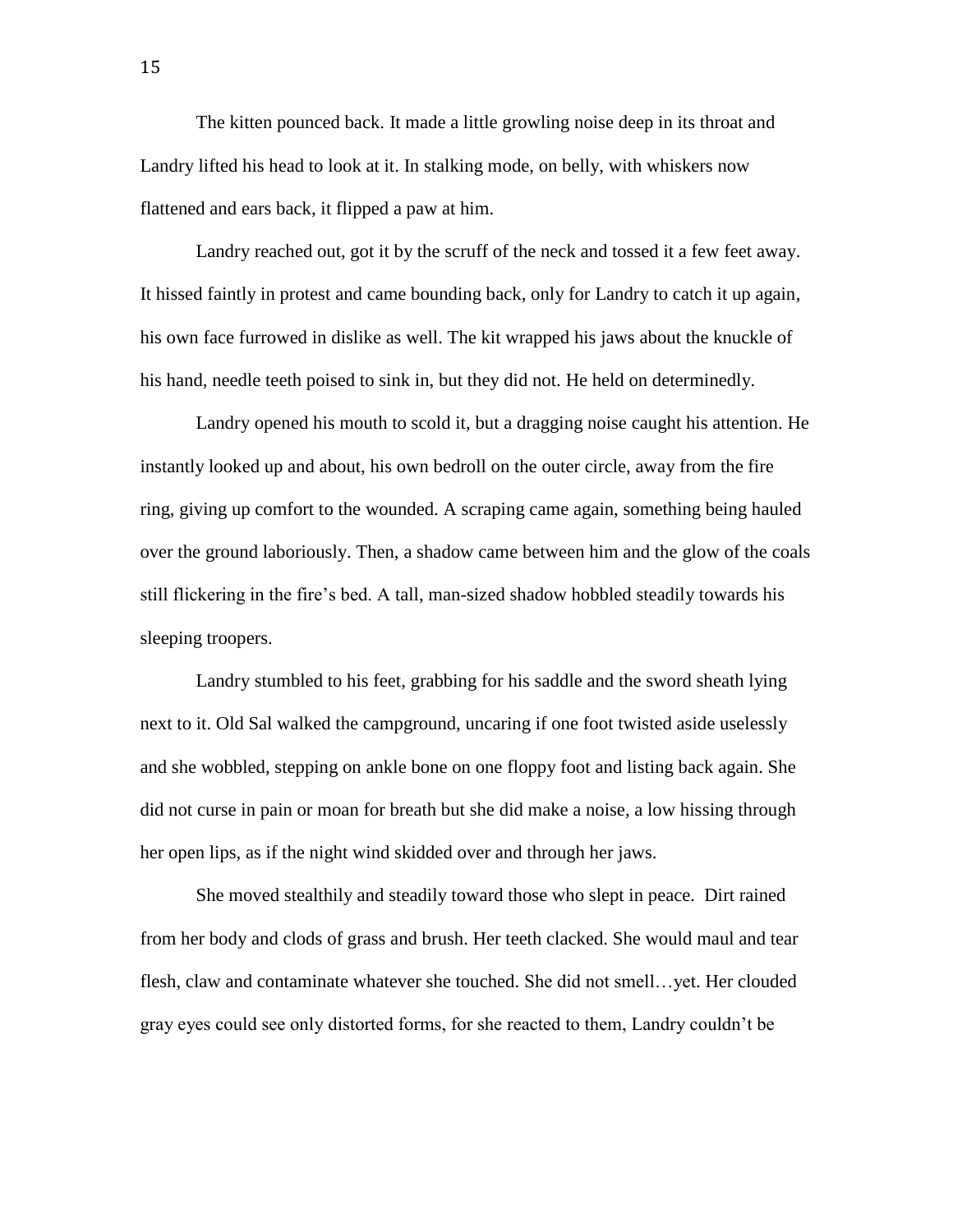certain how. He had little training in ghouls. Perhaps she smelled them. Or felt their body heat. Unerringly, she drew nearer. Thump and drag, step and drag.

He pulled his sword loose and yelled at those two closest to Old Sal. "Darnett, Linnea! ATTENTION!"

A soldier would have to be dead to the world not to react. They jumped to their feet, startled but alert and then Linnea screamed as she saw Old Sal reach for her. Others began to rouse.

"Hold steady," Landry ordered. "Forward face, I'm bringing up the rear! Hold your course for my action!"

Drilled into them for years if not decades, the two held their positions, shaking, faces pale in the dim moonlight, dead certain in front of the ghoul. Sal swiped again, scant inches from Linnea's stricken face. Landry lunged up behind and swung his sword, cleaving Old Sal's head from her neck and she toppled, convulsing until finally her body stopped flopping.

"G-good one, captain." Linnea put her hand over her chest to steady herself.

"We need to burn the body or it will rise again. Head, as well."

Huff marched about, his shirttails bouncing over his drawers, bowed legs exposed to the night and everyone else. "You and you. Get ropes, lash it around, touch as little as you can. Take it to the grave, it's bare enough there. Walson, get kindling and branches. Darnett, bring along a coal or two to light 'em. No fussing from any o'you, this's no longer our Sal." He began to kick the head along the ground in front of him, aiming to what would become a bonfire. He'd gone to bed pantless but never bootless.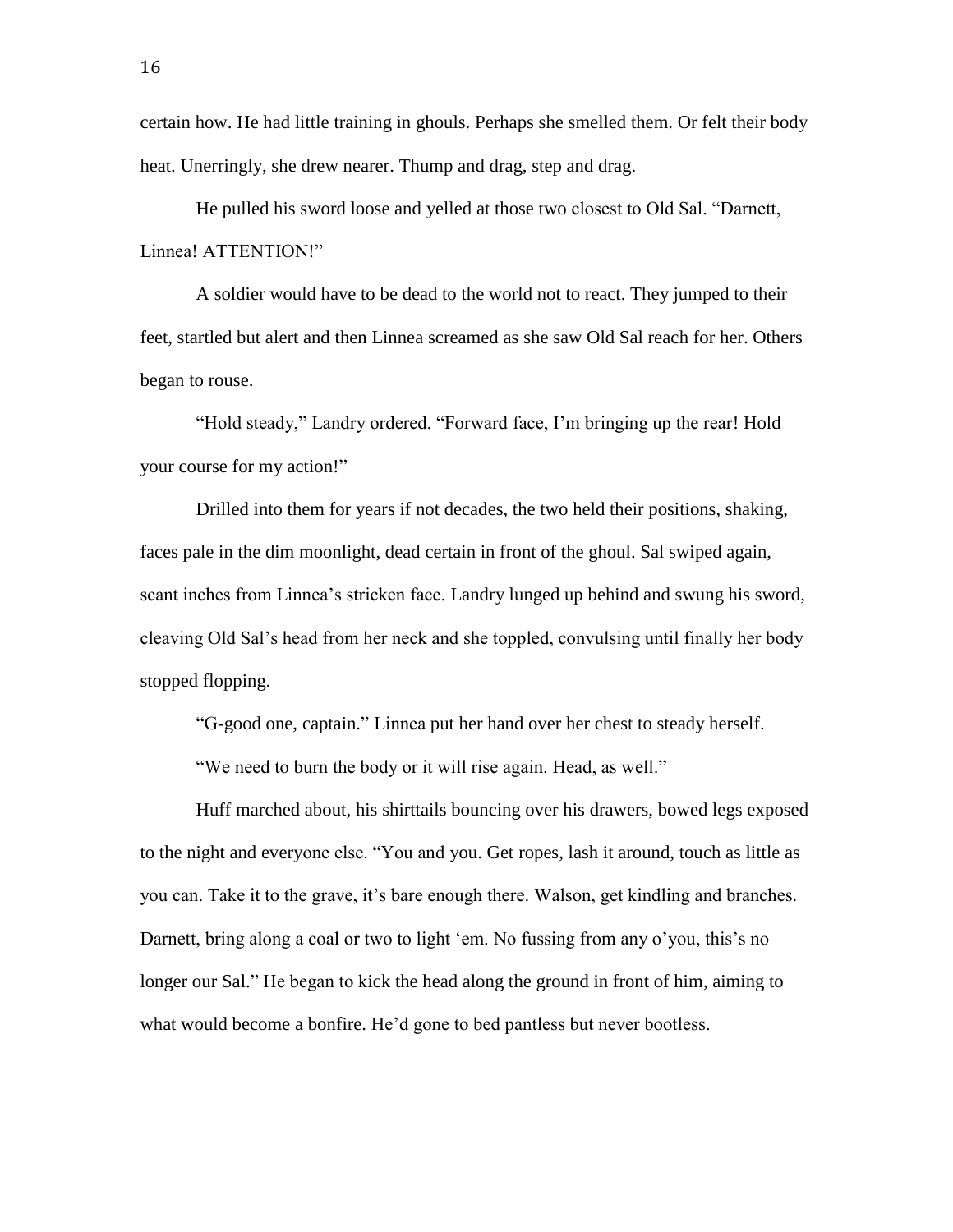Landry's great bird flung its wings akimbo, despite the hooding blanket it bore, and he pulled the garment off. The bird hopped into the air but he'd fashioned jesses, of a sort, and it could not soar free. Agitated, it skipped along its perch. He brushed the back of his hand along it.

"Fly," he told it. "Into the night like an owl, above the trees and look for another." Without words then, he told it what else it must sense. He freed it and lifted it with a toss of his arm. It circled above him twice and then went to do his bidding.

Pulling his pants on and fastening their buttons, Huff rejoined him. "Burning will do for that thing, aye, captain?"

"It will."

"We said words for her soul again."

Landry looked at his subordinate, hearing the unsteadiness in his voice but reading nothing in his expression. "That will undoubtedly carry her onward."

Huff nodded abruptly. "So, cap, we was all wondering—how safe is it to be burning that great bonfire?"

"Safe as it can be. We've already been spotted or Old Sal would not risen." He turned his eyes to the sky. "We'll see if the bird can spot the enemy."

Huff spat to one side. "We've fight left in us, though I hain't sayin' how much if it be sorcery."

"I know. We've a good group here. We brought them in, we'll take most of them out."

"Yessur." Huff ran his hand over his head, scratching at the small tufts of hair still sprouting here and there. "One of the green boots says that there is a sun eagle,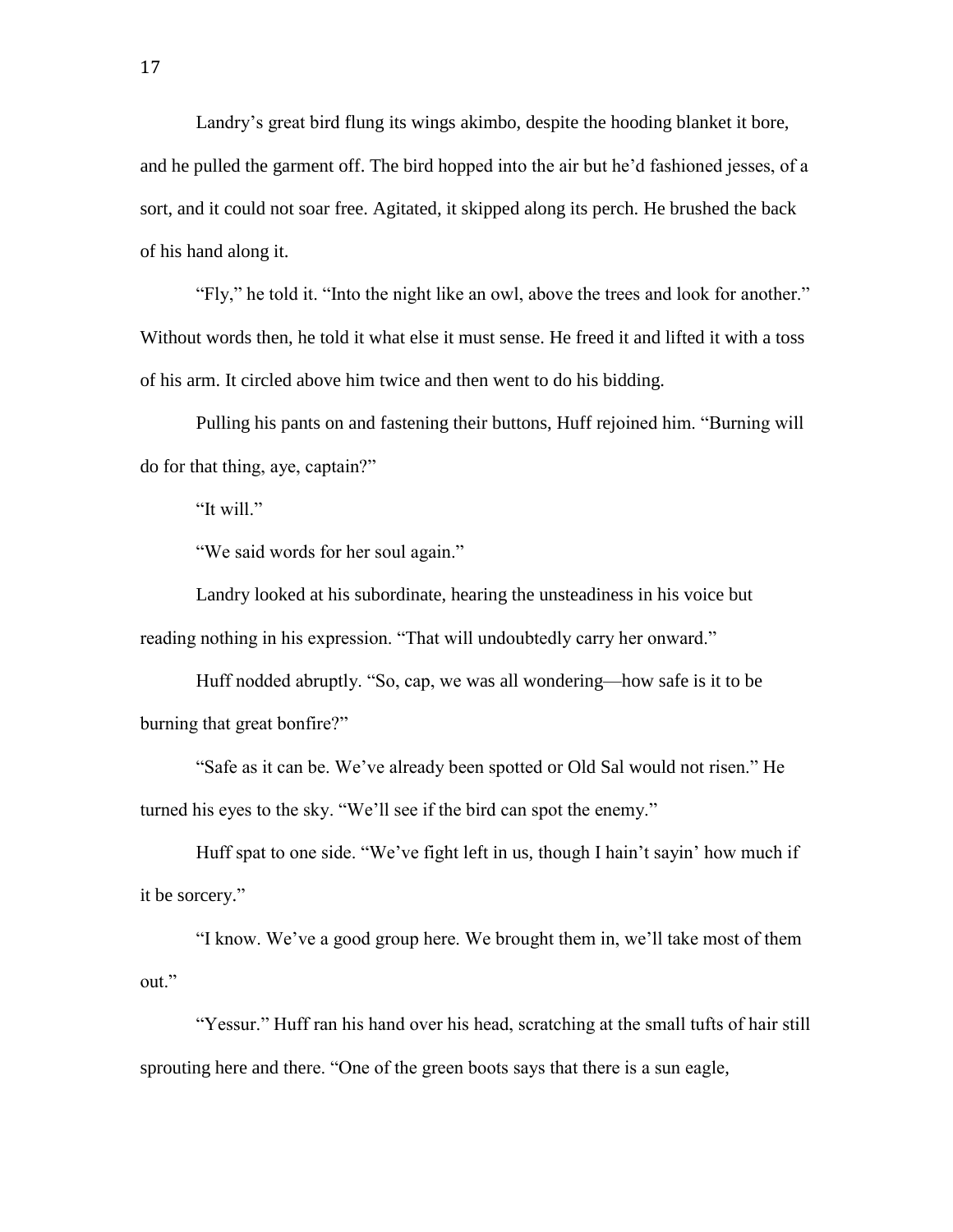sometimes called a griffon. Rare in these parts. She says it's a powerful totem where she comes from. It's no nightflyer, though."

A rookie recruit. He had not that many women in his unit, so he'd sort out later who had spoken and learn what more he could. The russet kit scaled his leg again, nails popping in and out of his trousers' fabric as he did. Landry looked down ruefully. He'd have little clothing left if the beast kept at it.

The russet hunkered down on his shoulder, rubbed his head against Landry's jaw, purring. Huff eyed him.

"Can't say as he looks like summit could tackle a boar, even with that great raptor's help."

Landry had told the story over dinner. "Oh, wasn't him, but his sire."

"Ah. Musta missed that bit when I was crackin' open my bones for th' marrow." The sergeant reached over and rubbed the creature behind one ear. The purr grew louder. "Looks to be a warrior. Blood will tell, eh?"

Landry felt the sergeant grow faint beside him, and the cool air of the night grow fierce, buffeting him, the scent of trees and warmth of smaller birds nesting in them filling his senses. He put a hand up to stay Huff from talking any more and gave himself over to riding the sun eagle.

From unexpected sights of the darkened forest, suddenly a vision welled up and he turned the eagle away abruptly before she could be sighted or sensed, though he doubted that would be entirely possible. Another fire bloomed on the ground, small, built for one because the ring of undead about the fire builder needed no heat. Or light. Or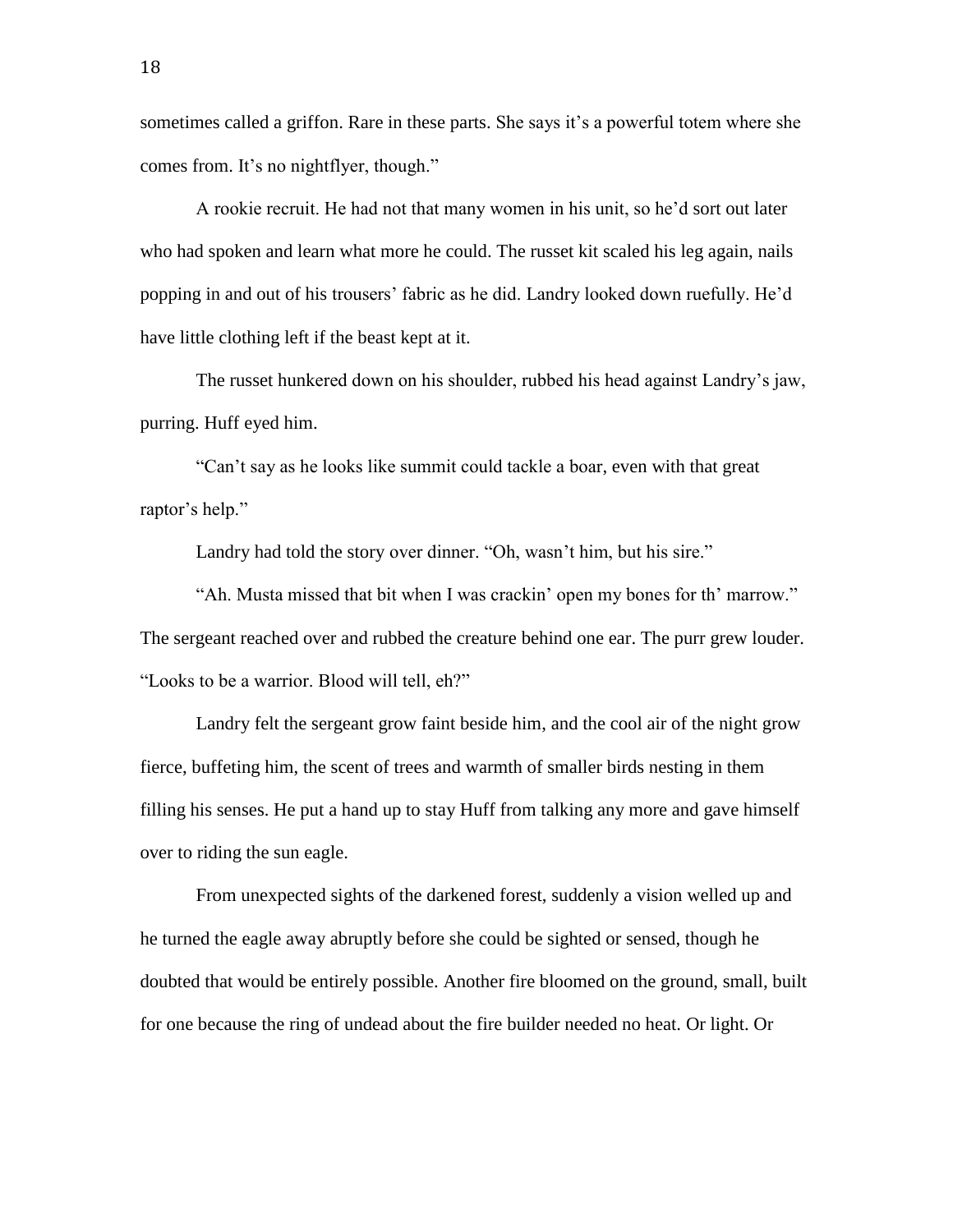anything but a sorcerous command and a desire for fresh flesh. Only the being seated in the center had a need for warmth.

Landry tumbled back into his body, pulse thumping so quickly he felt certain that Sergeant Huff heard it. The kitten did and wrapped tail and a paw about his neck. He cleared his throat, thoroughly shaken.

Huff saw his reaction. "Find somethin', captain?"

"We need torches. Make up two each, with spares, for us to carry."

The sergeant looked to where the sun eagle had flown. "It cannot wait till daylight?"

"This enemy does not know night from day, or care. If we want to survive, we have to go and meet it."

"And what will we be meetin', sur?"

"The restless dead."

"Like old Sal."

"Yes, and like Sal, they will have been soldiers once, with all their guile and skill, and they will be formidable."

"The torches are for burning 'em."

"I know fire works, sergeant. I just don't know how many we have to face before we're done."

Huff held out a hand to shake.

Landry blinked, once, in surprise.

"Grand-major Landry," the sergeant said as their callused palms met. "It's an honor serving under you."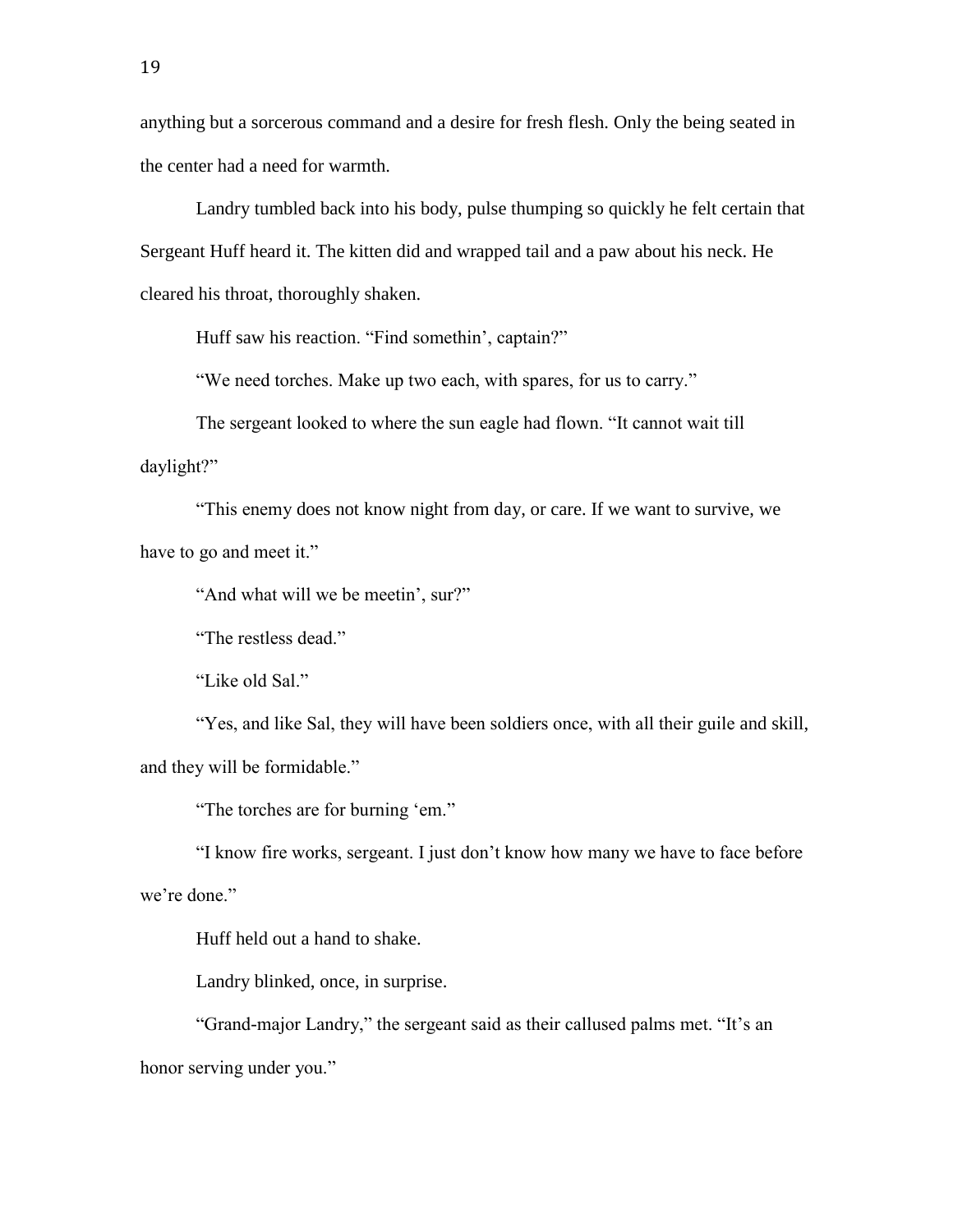"How did—" but Huff had sprinted away, shouting orders for torches to be made and soaked in boar grease to make them hold flame against the night wind, and he even kicked the wounded awake, those who could sit up and wind blanket strips about for torch heads. They grumbled and he snarled back at them, tough old military dog, but it settled their mettle down.

Landry made his own preparations as the sun eagle returned. He fed her again and the kit, too, until both of them refused another bite. He whistled for Spot and went over the wintery coat, brushing it down and checking the horse's legs for heat. He felt sound. Nevertheless, he took a shirt from Sal's kit bag and tore into bandages and wrapped the horse's front legs. He didn't know what they would face if they got through the undying. Darnett came by and dropped a pouch at his feet.

"Salt," he said. "From the kit. Sergeant said you might need it. There's half another for cooking, and what do we need for food that tastes good? Soup is soup." He paused a moment and then wrenched something with a bit of difficulty from the fingers of his right hand. He pitched that, too, at Landry who caught it in mid-air. Time and wear had blackened it as he examined it on his palm. "Wedding ring," Darnett explained. "Silver, under the tarnish. You might need it, aye?"

"I might, but—"

Darnett shook his head. "Keep it, sir." He disappeared as Huff bellowed for the troopers to work double-quick as time was a-wasting.

There are troops trained to attack and those trained to defend, but all begin with both skillsets before they are separated by their instructors to match their strengths. Torch-making would normally be left to defenders, but Huff strode through their ranks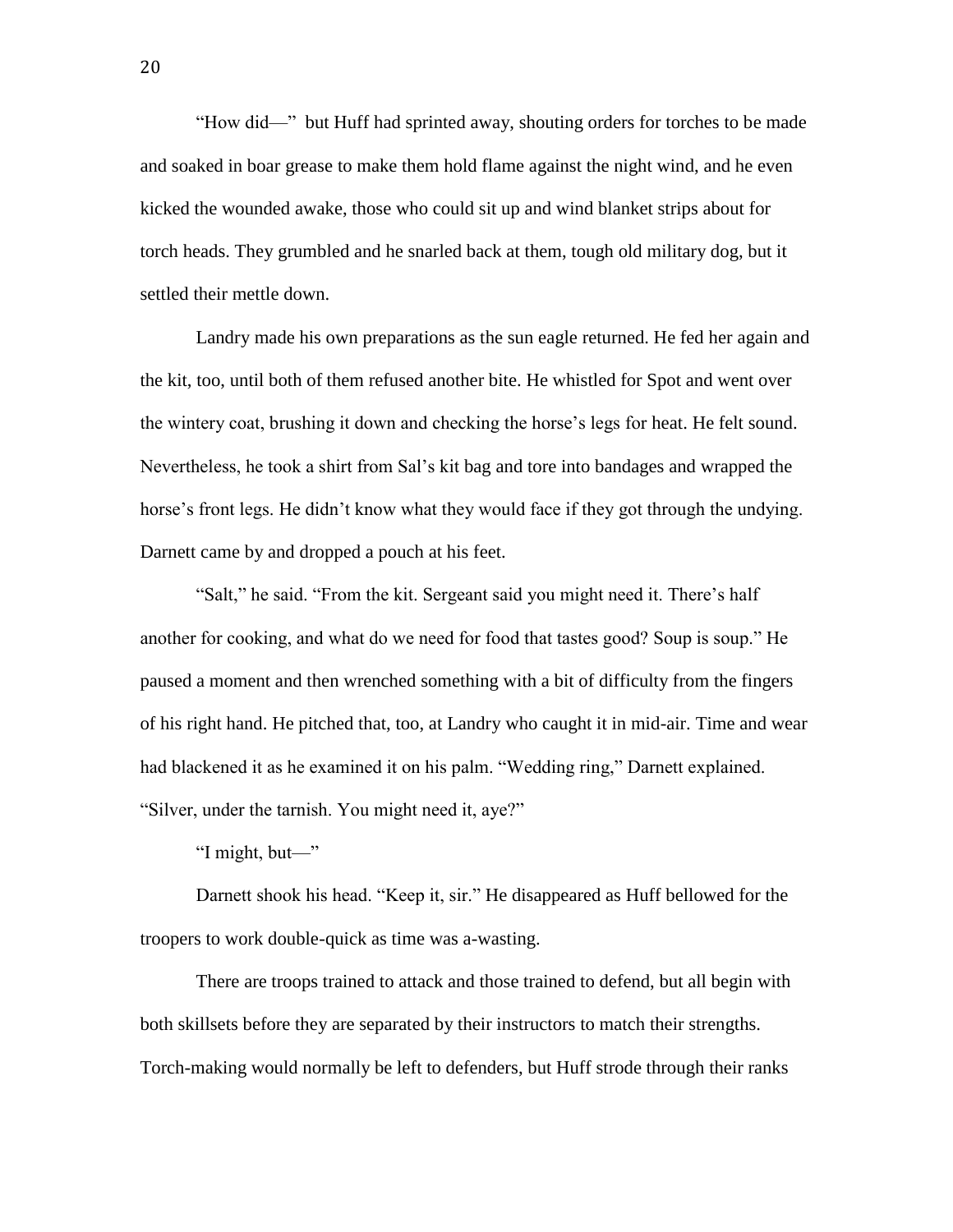barking orders and reminding his veterans of what they might have forgotten. In short order, they had a pile of more than forty torches. Each would carry one and a spare, and several would carry an arms pack filled with the extras. Scarcely a candle mark had passed before Huff had them fully field-armed and in front of Landry, ready for deployment. He and Huff marked out a grid for their assault, based on what the sun eagle had surveyed. It ranged away from the home of the brave old tom and his kit's siblings, heading into deep forest on this side of the river. He smiled at them.

"We have experience on our side. Agility. Many of them will be hampered by their own morbidity and the wounds that killed them. Lop off their heads if you can and set them alight. Run on, and attack the next. I haven't numbers but I can tell you this: the dead will be from the battlefield we just left, and you will recognize uniforms now and again. Do not be fooled by their aspect. What we knew and valued when they lived is long gone."

"Aye," growled Huff lowly. "They're nothing more than jaws and skin suits full of evil. Take them down, my lovelies." He put them into a march, each leader in the line with a torch already lit.

The kitten clambered up Landry again. He already had the sun eagle on a makeshift perch to the saddle's front. He reached a hand up to scratch the cream and russet chin. "Scamper home. Danger walks tonight." He found the scruff and pulled the reluctant rider off, and deposited him on the ground. "You've paid your debt to me."

The kit jumped back, catching Landry about the knee and scaling him quickly. This time Landry could not reach about and grab him as he dodged and clawed his way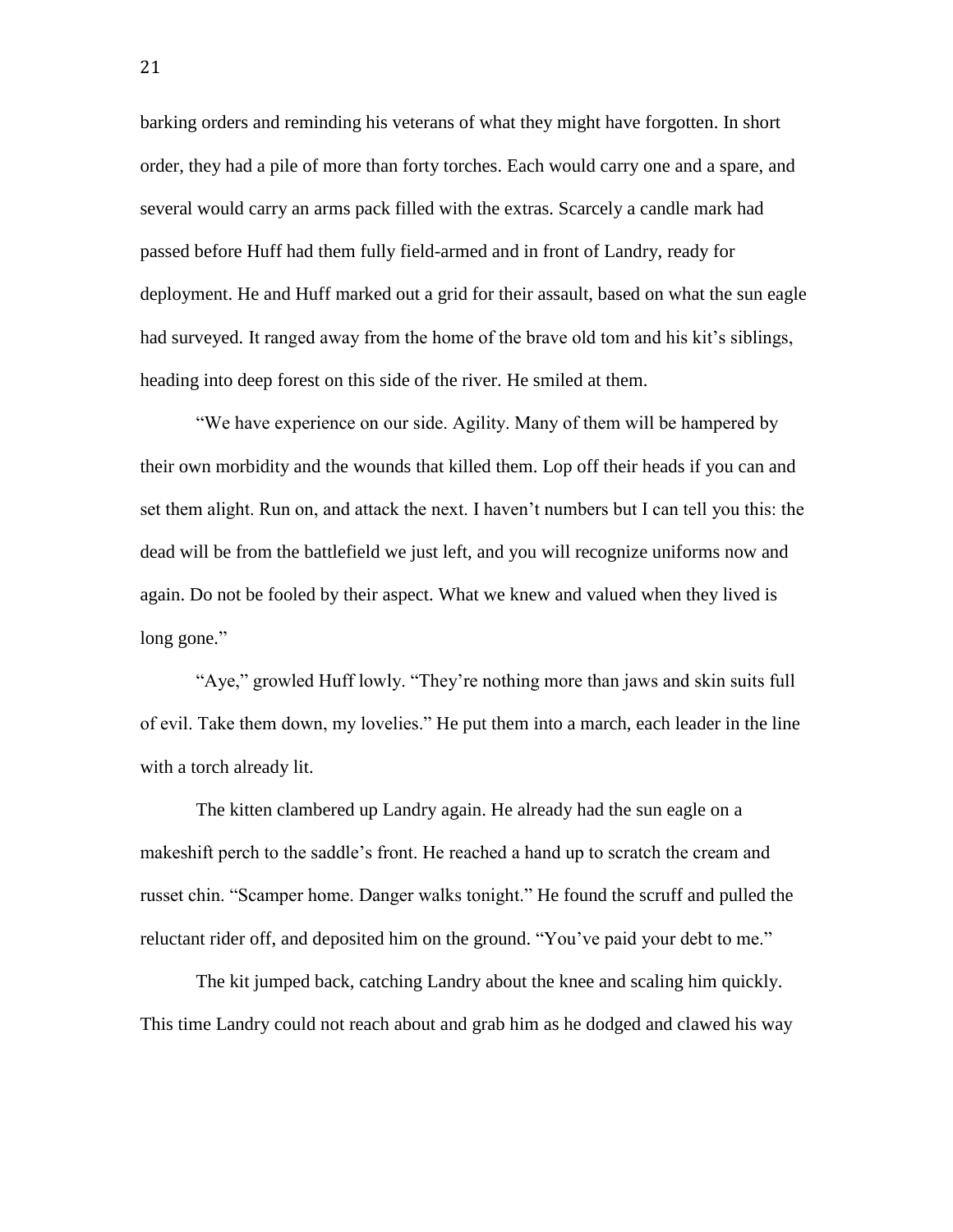over his shoulders and clung at center of his back between his shoulder blades. "Stubborn beastie."

He swung up into the saddle as did Huff. They were only taking the two horses, leaving the rest for the wounded and survivors to use for another retreat, or even meat, if necessary. If their leader and comrades did not last the night. If there were no victory whatsoever to be found in this country.

As soon as he settled in the saddle, he could feel the kit climb down and find purchase on the saddle blanket behind him. Landry put an unlit torch in the holster meant for a lance or spear, and slipped his axe in with it. He filled his right hand with his sword, unsheathed. Spot shook his head vigorously, mane flapping. He knew a military advance when put into one.

The sun eagle had flown back along the forest, low and clean, the river edging it. The path of approach he and Huff had staked out followed that same river bank. At their backs, the sun would rise on the horizon. Ahead lay darkness gathered by more than simple night, and it tore at Landry as if it wished to sink its hooks into him. The bird fluffed her feathers, head turning back and forth as she watched their passage.

The kit stole around his hips to take up position across the front of the saddle. He began a rough and loud purring, a defiant song of his own as they rode out to meet the enemy. Landry brushed the front of his coat and a loose button caught on his palm. He pulled it off rather than lose it. Landry looked at it, solid gold and stamped as a proper officer's button should be, and smiled ruefully. Demoted in all but buttons, it seemed. The aspect of a grand-major's badge reflected dimly at him. His troopers had known, every one of them, that they followed a busted officer. None of them—none except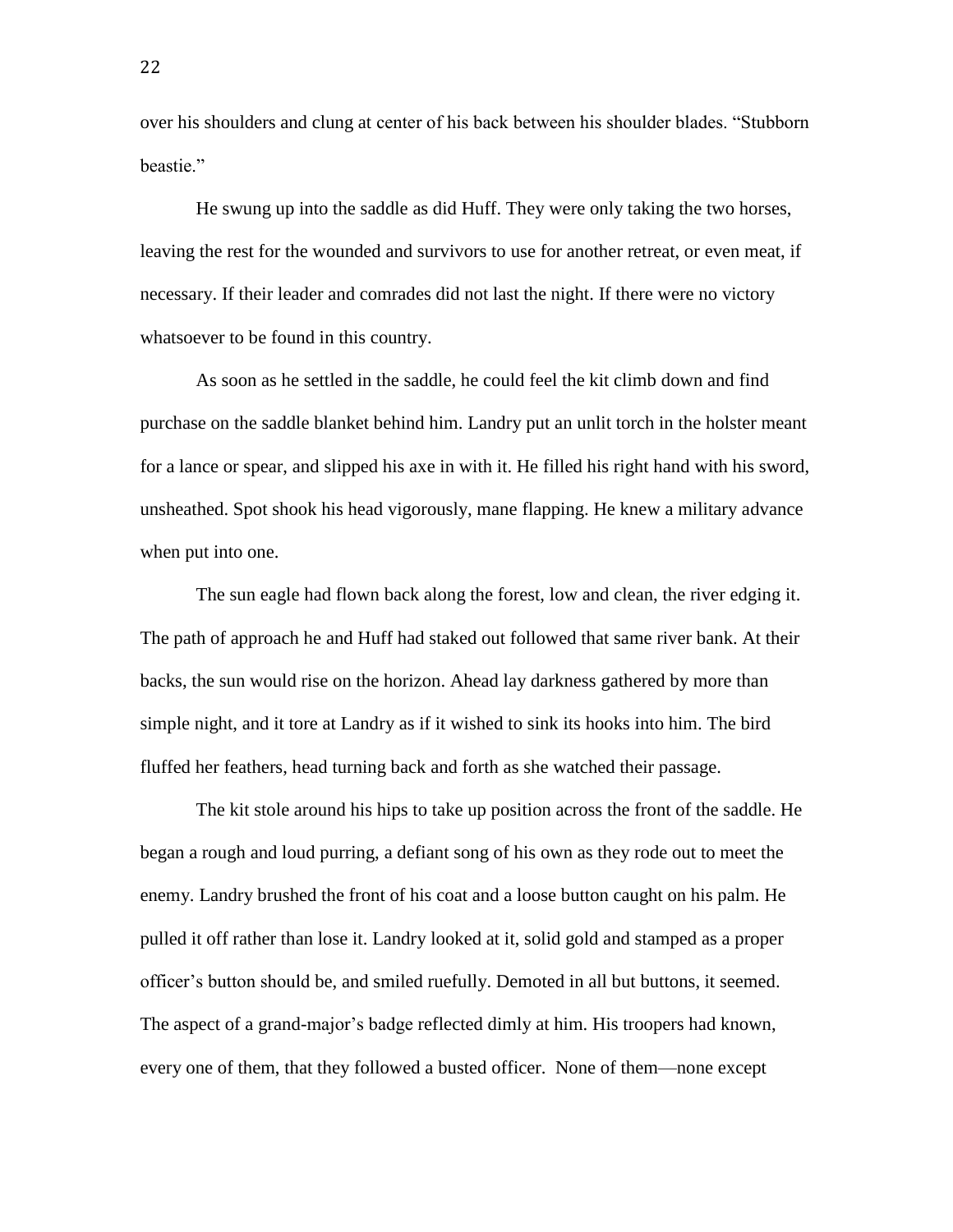Huff—had said a word or balked at any order he'd ever given. He tucked the button into a pocket and pulled at the long thread which had come loose. More than a thread really but less than a cord. He dropped the reins and strung it out in front of him, before fetching out Darnett's tarnished silver ring. He hung it on the heavy thread and then tied it about the kitten's neck. "Silver should keep you safe if you run fast enough. You do that, hear? The thing reaches out for me, and the two of you must run for it."

The russet kitten yawned at him as Landry regained the reins.

Huff had lit his torch, the light giving his skin a ruddy glow. He marked their passage and left Landry's side to circle their lines, scouting quietly, his own horse moving with head snaked down and ears flattened. They had only ridden far enough to be away from the bonfire's smoke when Huff let out a piercing whistle and all the torches burst into flame one by one as the lines passed the igniter across.

They all heard the hissing of the night as it passed through gaping jaws. The front advanced to meet them.

His soldiers made noise. The restless dead did not, save for the crunch and crackle of their attack through brush and shrub. The troopers cut and cleaved their way through ranks, bodies on fire falling before them to be kicked aside, heads rolling, swords dropping from blackened hands. The troopers did not bother to be quiet, shouting directions and scores to one another, and Landry pitched his eagle to the sky but caught little from her vision except that the wilderness ahead teemed with enemy. He wished he hadn't seen it. He would not tell his troop of the overwhelming numbers. He had but one choice. One victory and the dead would fall. Just one.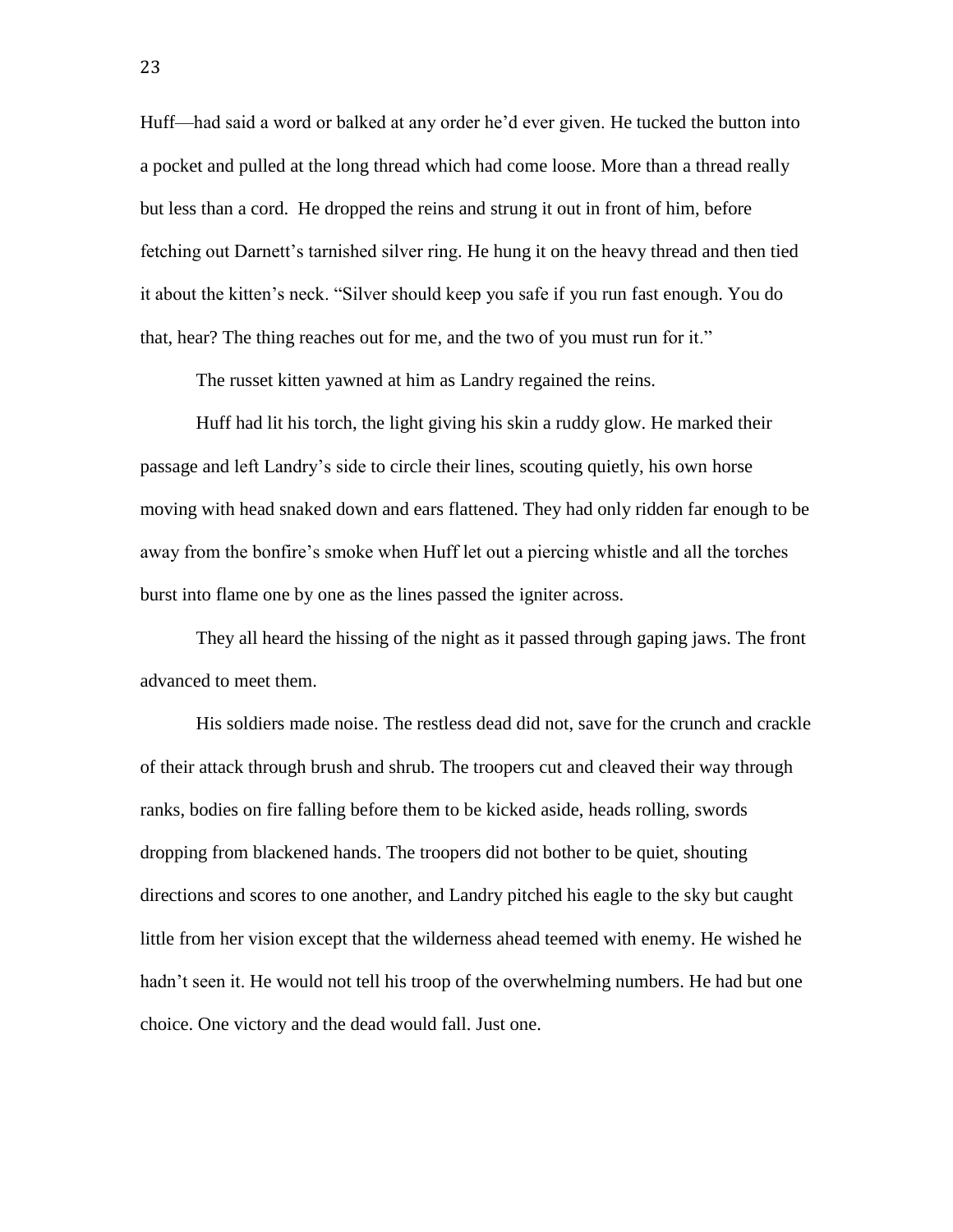He let out a cry of defiance, a battle cry, that keened over the sergeant's orders and over the whoops of those already engaged, and he put his heels to Spot's flanks. He bellowed after, "Scorch the earth and run!"

Only the river could stop that kind of destruction.

The sun eagle rose to the skies as his horse lunged forward.

They did as bid, putting torch to winter-dying and dead shrubs, the flames firing about them, and they fought. The evening wind died off, to keep the fire from feeding and growing, and Landry could feel the sorcerer at work. He galloped Spot to where the sun eagle glided overhead, waiting for him, sparks eddying through the air after them, and the kitten stood up at the front of the saddle to yowl.

The sorcerer ringed himself with protectors, three deep, as he stood at his campfire's edge, head thrown back, silver blond hair glinting, his clothing of deepest and most expensive indigo making him part of the shadow thrown by the night.

"I'll have you," the sorcerer cried and raised his hands. Gems glimmered from be ringed fingers. "Finally."

Landry gave his horse the signal to charge, at all costs, and Spot answered. They burst through the restless dead as if they were nothing more than kindling and Landry swept a hand about him to ignite them. Making fire had always come easily to him even when he could barely walk. His reserves, though, were low—but that mattered little. He only had to open a clear pathway. Landry drove in and then swung Spot about. He threw a leg over and jumped from his saddle, sword in one hand and throwing axe in the other.

Grand-majors did not use small arms like axes but captains did, and he'd been a quick study. Spot reared and kicked, clearing a patch, charred forms falling away. He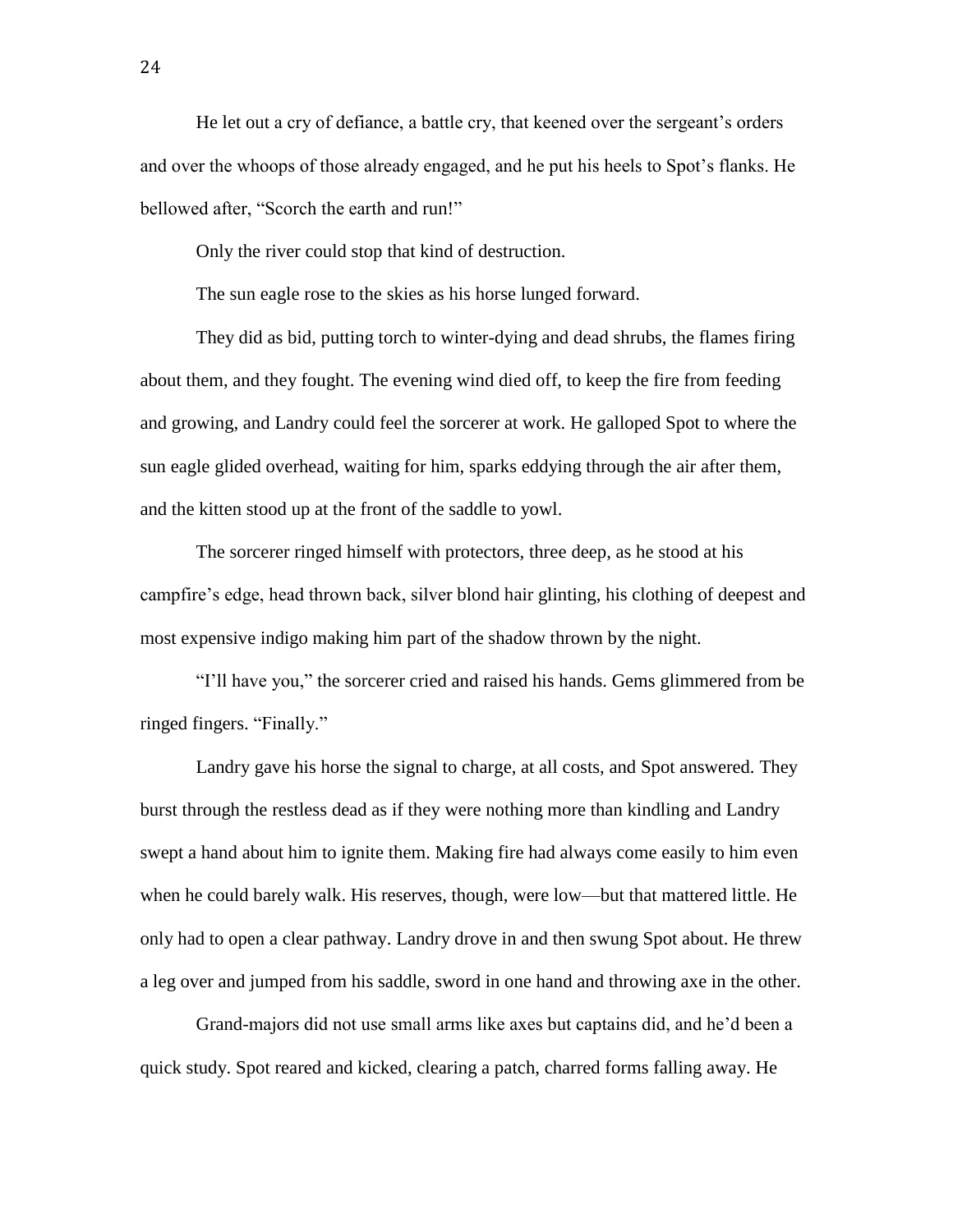threw the axe and dodged as the sorcerer went down on one knee, the axe buried deep in his chest. With a grimace, he pulled it free.

"Not enough. Cold iron hardly touches me." He bared his teeth at Landry and readied a spell. "I shall enjoy eating you."

But Landry wasn't there, not any more. He'd left a blurred image in his place, and darted to the side. He flanked his opponent and swung sharply, to take the sorcerer's head off.

The edge caught and slid along what appeared to be a chain-mail gorget, worn tightly at the most vulnerable spot and hidden under his garments. The sorcerer grunted, pivoted and caught Landry, wrenching the sword from his hand and taking him down. They rolled on the ground, punching and wrestling, energy sparking about them in great bursts and Landry could feel the other's strength. He grappled in the dirt and mud and ash like one of his troopers in a tavern fight. Gems flashed as fingers aimed at his eyes and he ducked away, only to catch a knee in his groin that took the breath from him.

A dagger scraped along his collarbone, too high for the heart, and he'd clenched his teeth against the searing pain. Landry put his head down, and then came up with a hard butt to the other's jaw. A grand-major seldom indulged in bar fights but a captain often waded in to join his soldiers. The move rewarded him with a snap of teeth and a dazed grunt.

Landry caught the dagger hand of the other even as the sorcerer aimed it again, their bodies jammed up against one another, breathing harsh and loud as bellows. Spot whinnied shrilly as only a horse in pain and fear could and Landry caught a glimpse of dead closing in on them. He could feel the strength and immense hunger of his opponent.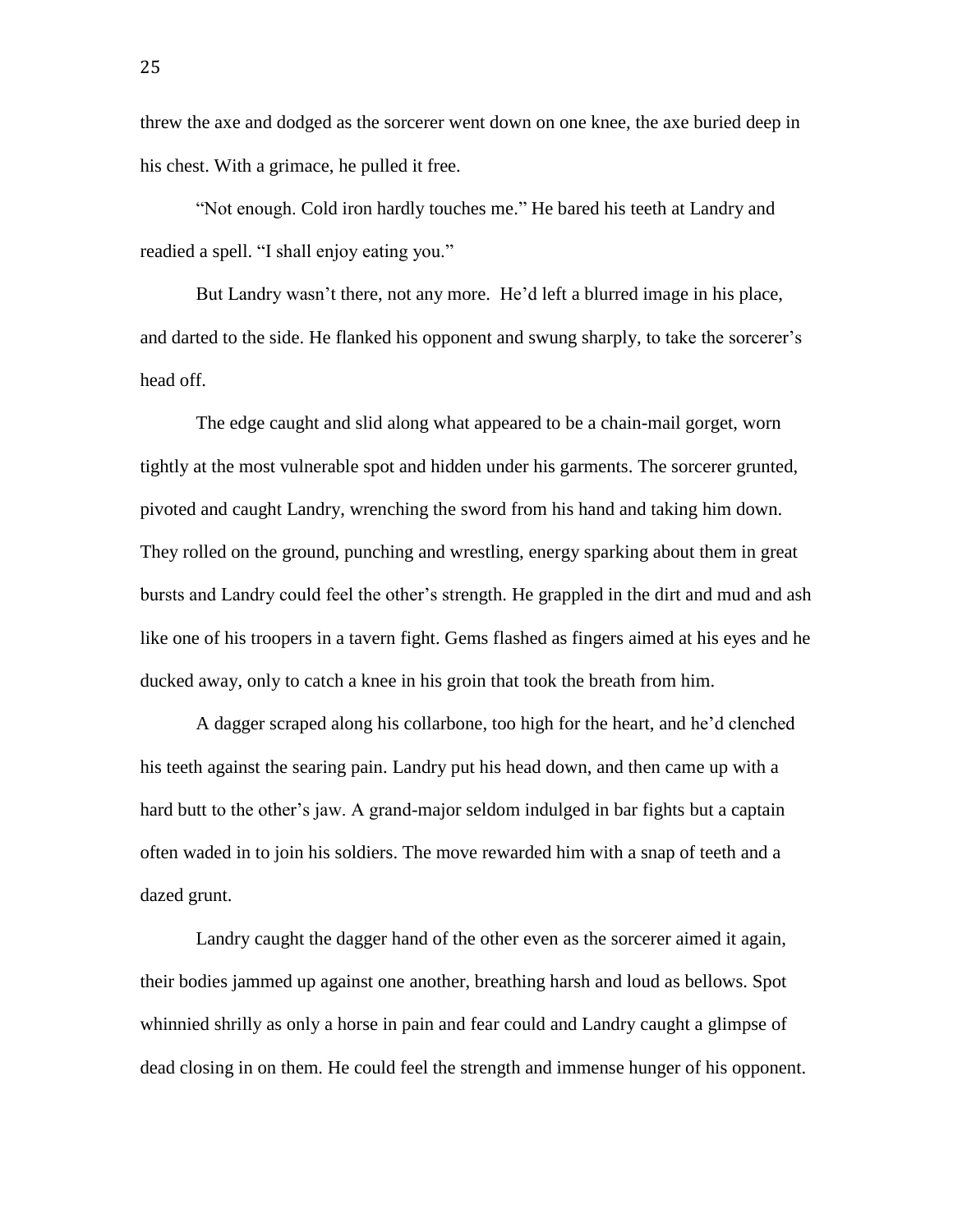His wards, light as they were, faded to nothing. His reserves began to shred. He could feel his own desperation drumming in his chest.

Then a russet streak. Landry had little sense for more, his hands closed tightly on the other, fighting to keep him from striking again. He worried about a second dagger, waiting for it to be buried in his gut. The sorcerer freed a hand from the struggle for the dagger and began to close it about Lan's throat. His breathing choked.

The kitten attacked. Yowling and hissing, he went for the sorcerer's face, claws racking and needle teeth chomping. His target tried to thrash away, loosening his throat, but Landry held him close, even as he began to lose the fight for the dagger. The three of them tumbled about, knotted in struggle. One victory, only one, but desperately needed. This thing, if it took him, would rise like a black and corrupt flood over the country and take his troops with it. Landry squeezed his hands tighter as he shook his throat free.

The sorcerer wrenched his arm free to pound and tear at his determined feline attacker. Landry heard bones crack and the cat shrill in pain, but he dug his claws in, shredding as he did. With a sucking noise, an eye tore free and the sorcerer gave a cry of pure pain and hatred.

The sun eagle screeched as she dove down and tore at the back of the sorcerer's head. She came up with a bloody scrap of scalp in her talons before winging off, and the kitten scratched deeper. With a curse, the sorcerer got a hold of the kitten, flinging him into the rocky ground, where the little body went limp. Hot blood spattered him and Landry suddenly had the strength to turn the dagger as the sorcerer lost his grip.

He sank it deep and twisted it across, slicing deep. He could feel the body clench as the dagger severed the cords of life. The sorcerer flopped away from him. He could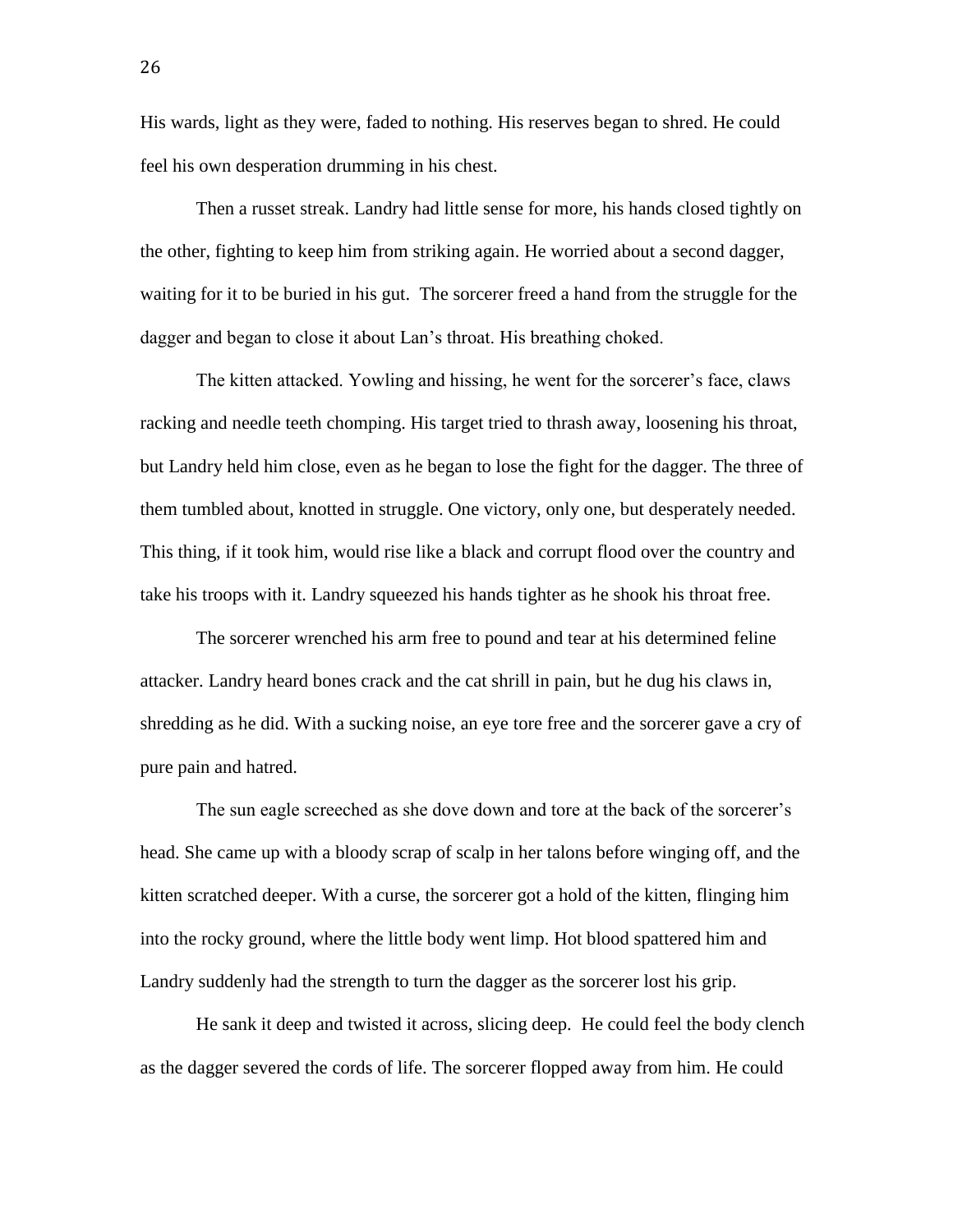feel its soul and power rise, tempting him and Landry reeled to his feet, away from it, abandoning it, letting the corruption dissipate to wherever the King of night took its dead. Then, at the last moment, he hooked a bit of the power and brought down a rain from the mists crowding the forest. Fires began to smother.

He wobbled on his feet and pushed that last smidgen of power away. As he looked down, a glint of silver caught his attention. He leaned over and saw that a tarnished and silver ring winked from the bloody socket where an eye should rest. Little wonder that the sorcerer had suddenly lost strength.

About them, the ghouls collapsed, bereft of the spark that drove them, and he could hear his soldiers whooping. He staggered to his feet. Landry found Spot, and hung onto the saddle to keep to his feet, murmuring words of comfort to the horse as blood and gashes scored his flanks. The bandages had been torn away but the legs seemed relatively clean. Overhead, the sun eagle gave a scree of triumph. A sunrise fought to break through the smoke and mist. He could feel its power gleaming over them, even if they could not quite see it yet.

Landry steered the horse aside to the broken russet furred body resting among the rocks. He swallowed tightly and bent over, thinking that he should have returned the creature to its litter. He reached for it but Sergeant Huff got it first.

"Sur, we're burning the last of the ghouls now. Even in this fog, they're going up like tinder but nay spreading. And this little guy, well he gave better than he got, aye?"

"He did." Landry crooked a finger to stroke the matted fur. As he did, a weak but steady purr answered. His heart answered and he lost words for a moment.